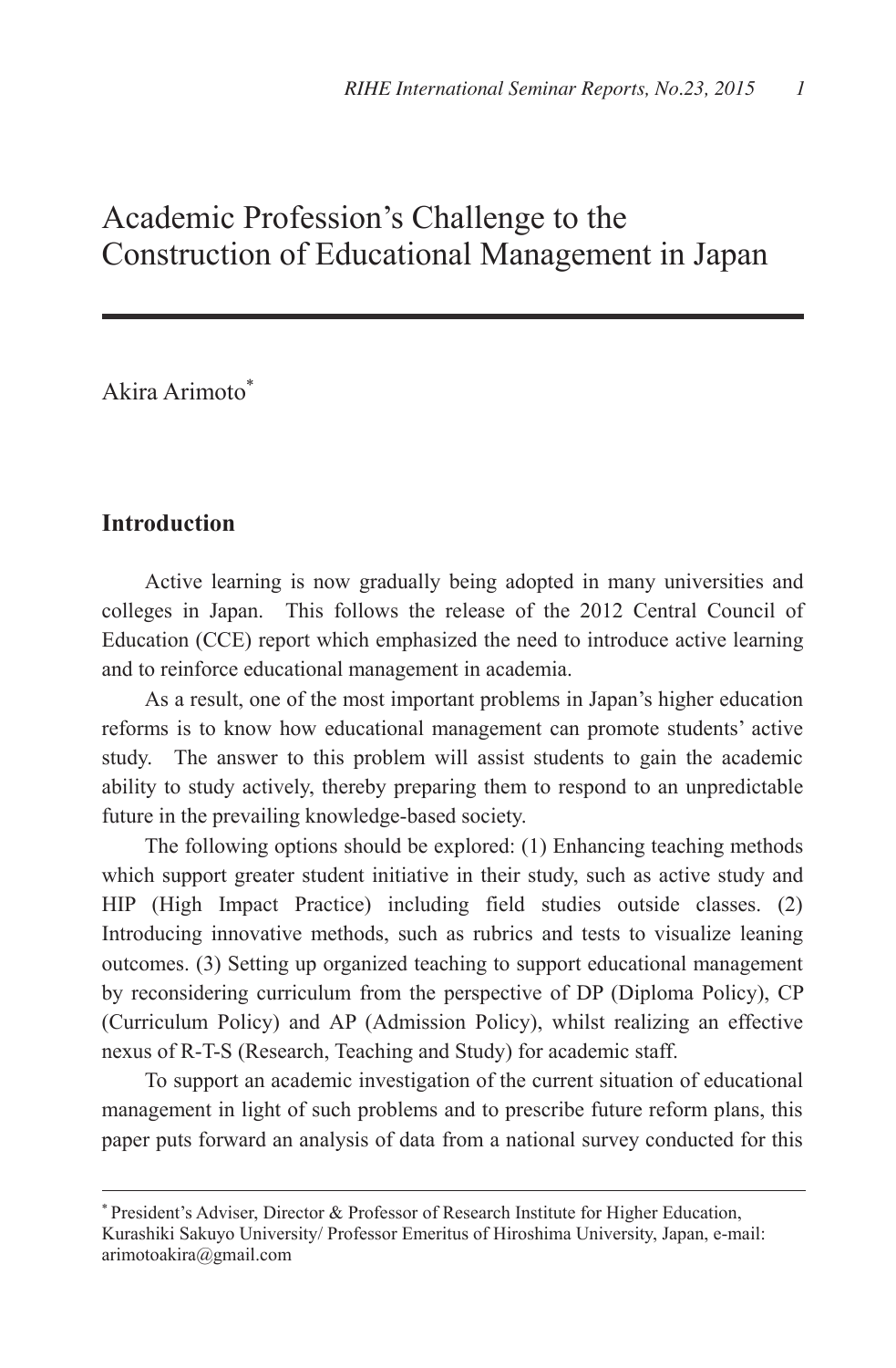*2 Management in Japan*

purpose.

Based on the 2012 CCE report, the Ministry of Education, Culture, Sports, Science and Technology (MEXT) launched the Education Promotion Program among universities and colleges in 2012, and supported a range of projects related to active learning. It is likely that this program has served to stimulate the promotion of active learning nationwide. Indeed, the author of this paper is involved in a project entitled "Construction of Academic Management System for Initiative Learning". Supported by the Japan Society for the Promotion of Science (JSPS) since 2012, this project involves four universities: Kansai Kokusai University, Hokuriku Gakuin Univeristy, Shukutoku University and Kurashiki Sakuyou University.

# **Research framework**

The teaching and learning process is considered to be the most important function for students in relation to the campus experience. The focus of the current university education reforms is to make quality assurance of the teaching and learning process through the construction of the educational management system. The teaching and learning process is concentrated on the classroom where teacher, student and curriculum intersect. Usually, interactions between teacher and student play out in the classroom, where teachers and students pay attention to students and the curriculum. The curriculum, meanwhile, is defined by curriculum policy and assessment, and, as such, the establishment of curriculum policy is a necessary first step. Students have an important responsibility to pursue their own initiative in relation to the curriculum in order to improve active learning. On the other hand, however, teachers are expected to enhance active teaching in order to improve the active learning of their students (Figure 1). In this context, it is difficult to improve active learning without the establishment of sufficient mutual interaction between the curriculum, teachers, and students.

 The relationship between teacher and student can be described theoretically in four types (Table 1): A (ideal type)  $(++)$ , B (teaching type)  $(+)$ , C (study type) (-+), and D (anomy type) (--). In this typology, Type A is ideal in terms of classroom function due to the efficient interaction between teaching and learning with both teacher and student fulfilling their roles successfully. Here, active teaching and active learning intersect successfully to the extent that the relationship between teacher and student brings about sufficient effects upon the classroom. In Type B, on the other hand, teaching may be effective, whilst the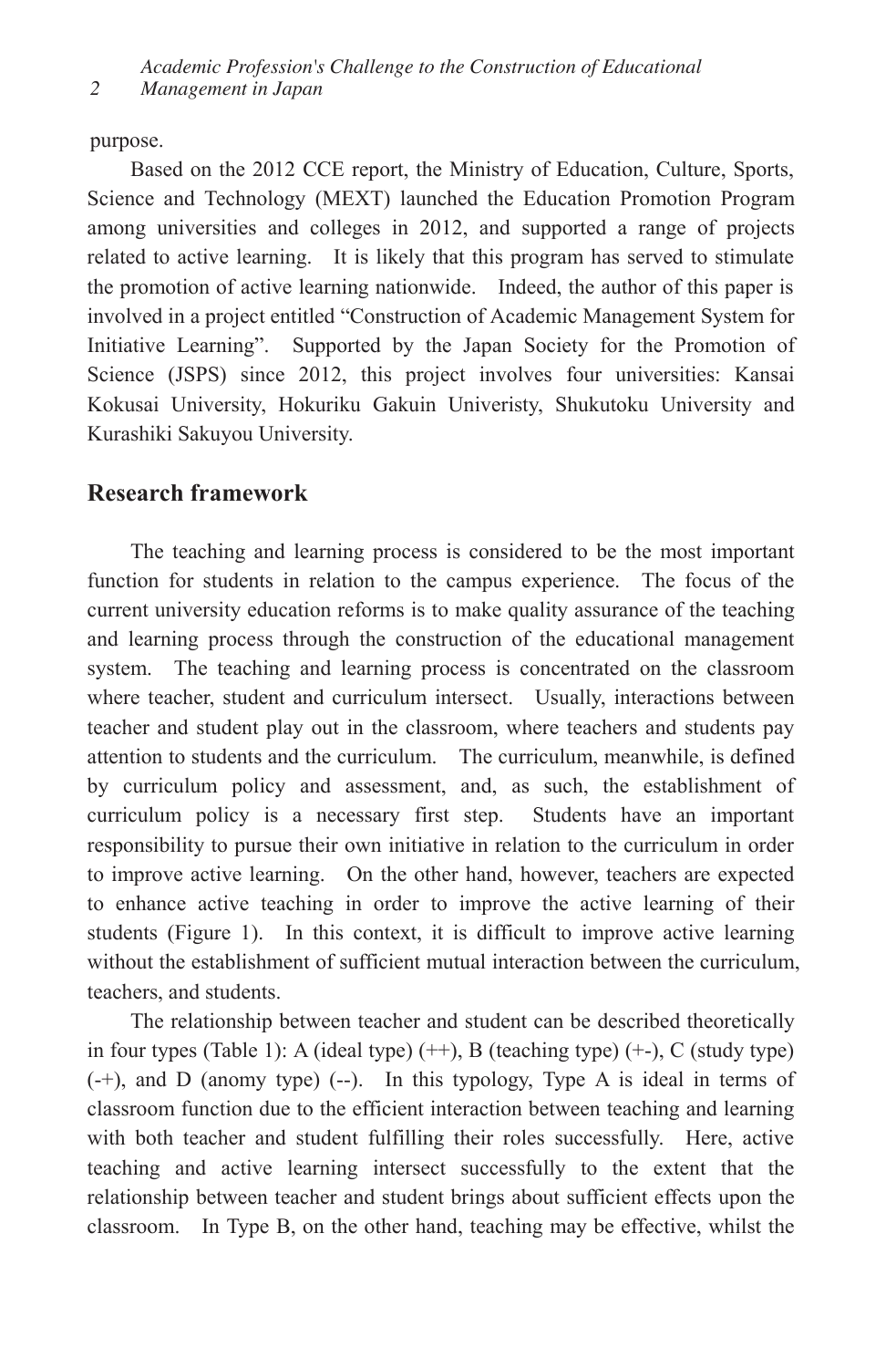student's learning is not.

In Type B, the teaching is not sufficiently effective to stimulate student learning to the extent that it encourages students' active learning. In traditional classrooms, this kind of teaching and learning style has been popular from the medieval university to the modern university. Even in the U.S. and Japan in the 19th century, both memorizing and citation were main stream activities in the teaching and learning process.



**Figure 1. Active learning and university education reform** 

|  |  |  |  | Table 1. Type of teaching and study |  |  |
|--|--|--|--|-------------------------------------|--|--|
|--|--|--|--|-------------------------------------|--|--|

| type              | teaching | study |
|-------------------|----------|-------|
| A ideal           |          |       |
| <b>B</b> teaching |          |       |
| C study           |          |       |
| D<br>anomy        |          |       |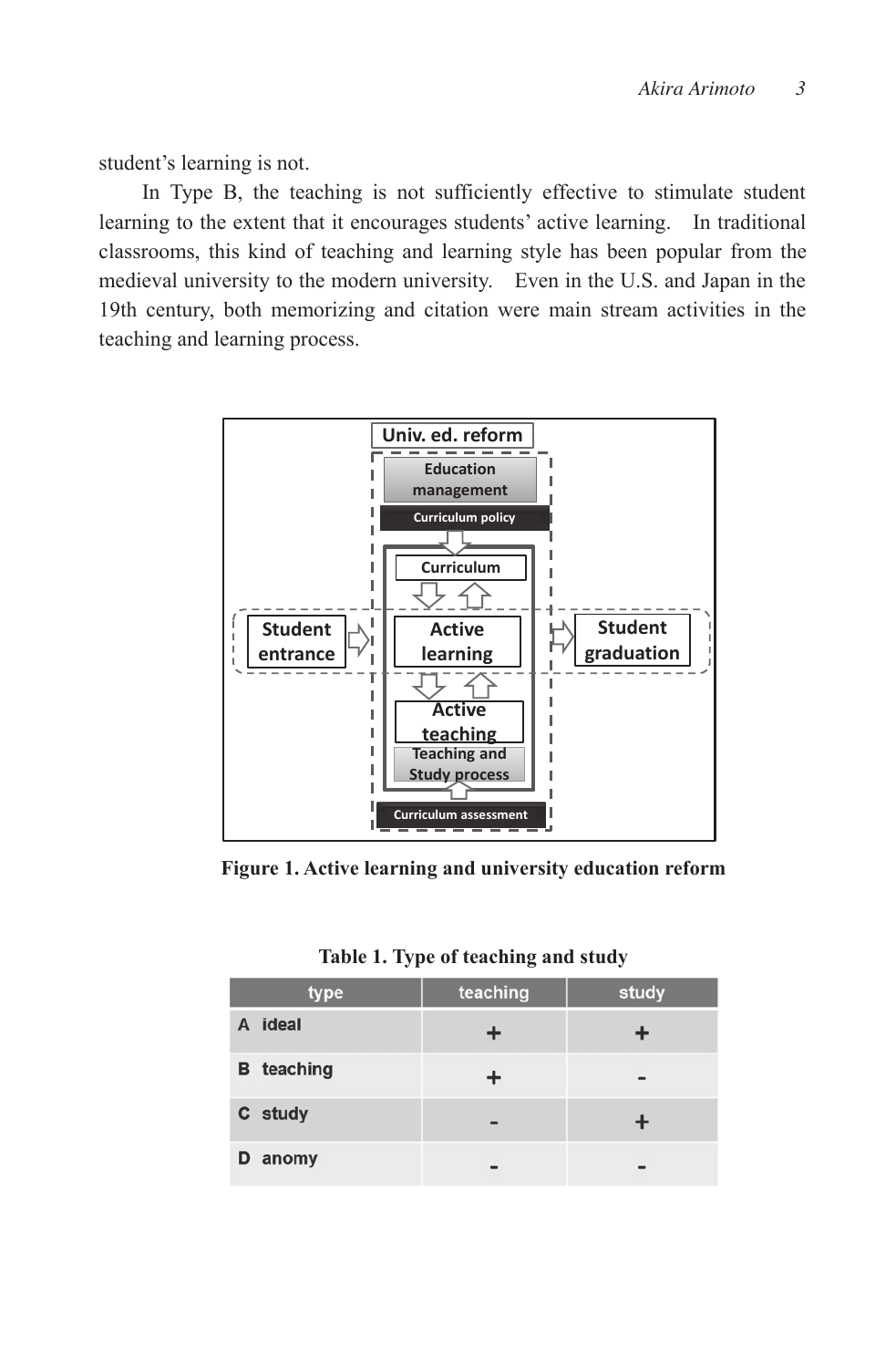First of all, class of recitation means a teaching method convenient for teachers because it uses their abilities to the full. As far as this method is used, the teachers' role was completed only by indicating the students the places to be memorized until the next class, nominating the students in the classroom, and checking the students' recitation against the original in the textbook. (Ushiogi, 1982, p.26)

Type C describes a classroom where teaching is deficient, but learning and student study are effective. To ensure the necessary move to active learning, transformation will be required from Type C to Type A.

Type D is a university version of "classroom collapse," which is often reported in elementary and secondary schools where neither teaching nor learning is functioning at all. Although this type exists at the level of theory, it is not found in practice in university classrooms. In this context, Types A, B, and C are seen to describe the university classroom, with a transformation from Type B, which has prevailed for many years in higher education, to Type A, which is considered to be the mainstream of active learning today.

The typology outlined above focuses on the relationship between teachers and students. In an actual classroom environment, the relationship between teachers and the curriculum, as well as between students and the curriculum, are equally as important.

Accordingly, attention should be paid to the relationship between teachers and students.

Firstly, teachers should pay attention to their relationship to students in order to understand the real situation of a student's development prior to classroom teaching. This could be by way of devices such as orientation, a learning portfolio or a survey of student behavior. In reference to preparation for the classroom, a handbook written by Brinkley et al., for example, refers to the following factors: what teachers let students learn; selection of texts; use of audiovisual resources; looking for texts; preparation of syllabus (Brinkley et al., 2005). It is perhaps surprising that the authors of this book do not mention the need to pay attention to the developmental stage of students.

A diverse cohort of students enters universities and colleges today and these students come to classrooms with various kinds of prior achievement, interests, technologies, and purposes (Davis, 2002, p.66). This diverse group of students can be categorized in three ways: those who become effective students immediately after entering university/college; those who become effective students slowly, and those who struggle to become effective students. Teachers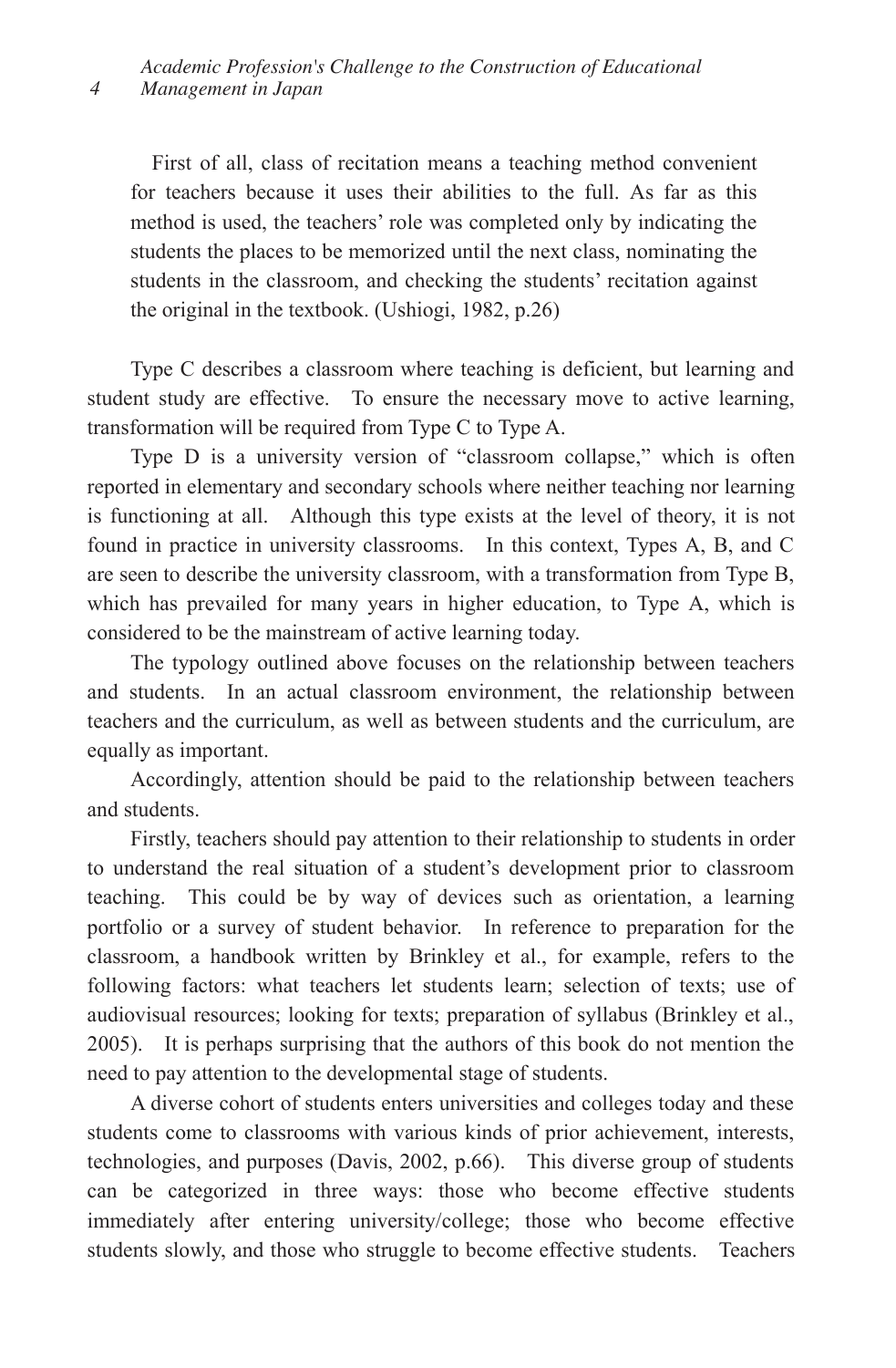should respond to each of these categories of student appropriately in order to encourage active learning to the extent that the students can graduate with high achievement.

Secondly, teachers should have a detailed understanding of the content of the teaching subject and its standard of achievement, with adequate teaching preparation in light of the curriculum. This must be integrated organically into the curriculum in the undergraduate course. In a concrete fashion, individual teachers should teach their subjects to students without losing openness, similarity, and adaptability. In recent undergraduate courses, CP (Curriculum Policy) and AP (Admission Policy) are adopted after setting DP (Diploma Policy). As such, the concept of curriculum should operate in accordance with the construction of educational management at campus level.

Thirdly, teachers should understand where their own difficulties lie in order to deal with them objectively, rather than relying on the assumption that their teaching is excellent. Especially, as discussed previously, they should understand students, examine curriculum and promote active study so as to deepen research which forms the basis of teaching. An ideal classroom exists in the relationship between teaching  $(+)$  and learning  $(+)$ , as mentioned above on the basis of a compatibility of teaching and research (Von Humboldt, 1910; Clark, 1997; Arimoto, 2008, 2013; Cf. Arimoto, Cummings, Huang, & Shin, 2015).

Furthermore, it is necessary to seek the R-T-S nexus. According to our survey, students have higher expectations of their teachers being research active than teachers do (Arimoto, 2010, pp.9-10). Teaching without research is considered to be a failure in university and college classrooms, because it is similar to classrooms in elementary school which put less emphasis on research compared to universities and colleges. In those classrooms in higher education which do not give comparable weight to teaching and research, there is little cultivation of HIP (high impact practices) which provides students with skills in creativity, problem discovery, problem solving, and application. In addition, active learning does not directly lead to high scholastic achievement.

## *Intention of the survey*

The Research Institute for Higher Education (RIHE) at Kurashiki Sakuyo University conducted a national survey of educational management as part of a series of research activities related to a project selected by the MEXT program on university cooperation promotion in 2014. This project was undertaken by four universities: Kansai Kokusai University, Hokuriku Gakuin University, Shukutoku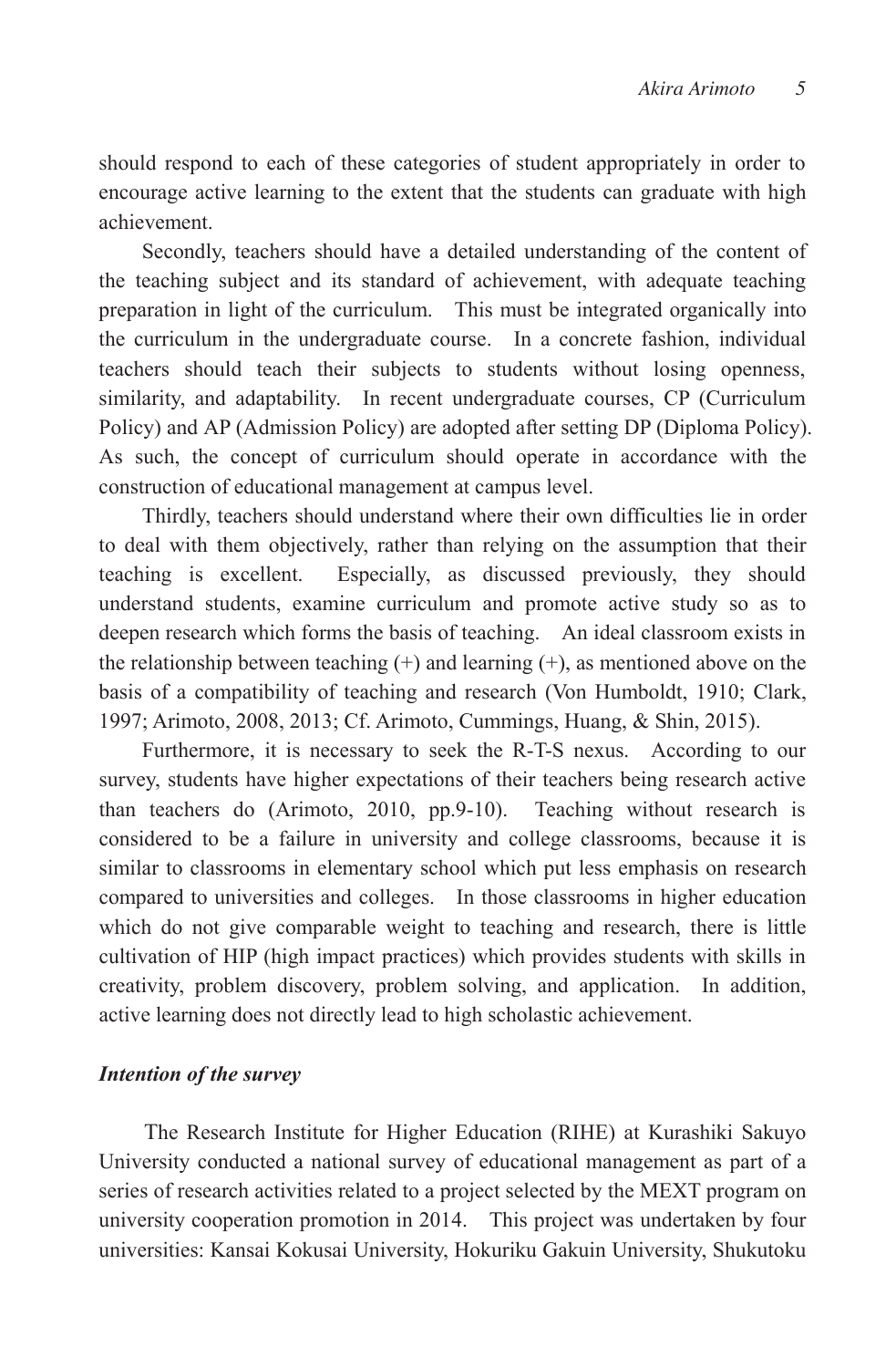*Academic Profession's Challenge to the Construction of Educational 6 Management in Japan*

University, and Kurashiki Sakuyo University. The intention of the survey was to clarify the problems faced by all universities and colleges in Japan and to contribute to an improved understanding of the current state of development of campus level educational management in order to enhance the active learning of students.

## *Survey method*

The survey was carried out across the national, local and private sectors and was conducted from 20 to 31 August 2014. The questionnaire consisted of 38 questions including 2 questions about concepts of active learning, 6 questions about HIP (High Impact Practices), and 24 questions about curricula. This paper deals with all 38 questions, although it is difficult to present a detailed analysis due to space constraints. The sample size was 744 (national 82; local 84; private 578) and responses were received from 244 (44; 39; 161), that is an overall return rate of 32.8% (53.7%; 46.4%; 27.9%) (Table 2-1). The numbers of samples for analysis were 245 (44; 39; 161; non response 1), broken down by percentage as follows (18.0%; 15.9%; 65.7%; 0.4%) (Table 2-2).

|                     | <b>National</b> | Local | Private | <b>Total</b> |
|---------------------|-----------------|-------|---------|--------------|
| <b>Distribution</b> | 82              | 84    | 578     | 744          |
| Return              | 44              | 39    | 161     | 244          |
| <b>Return rate</b>  | 53.7            | 46.4  | 27.9    | 32.8         |

**Table 2-1. Distribution, return, return rate** 

### **Table 2-2. Samples of analysis**

|                 | N   | $\frac{9}{6}$ |
|-----------------|-----|---------------|
| <b>National</b> | 44  | 18.0          |
| Local           | 39  | 15.9          |
| <b>Private</b>  | 161 | 65.7          |
| <b>NA</b>       | 1   | 0.4           |
| <b>Total</b>    | 245 | 100.0         |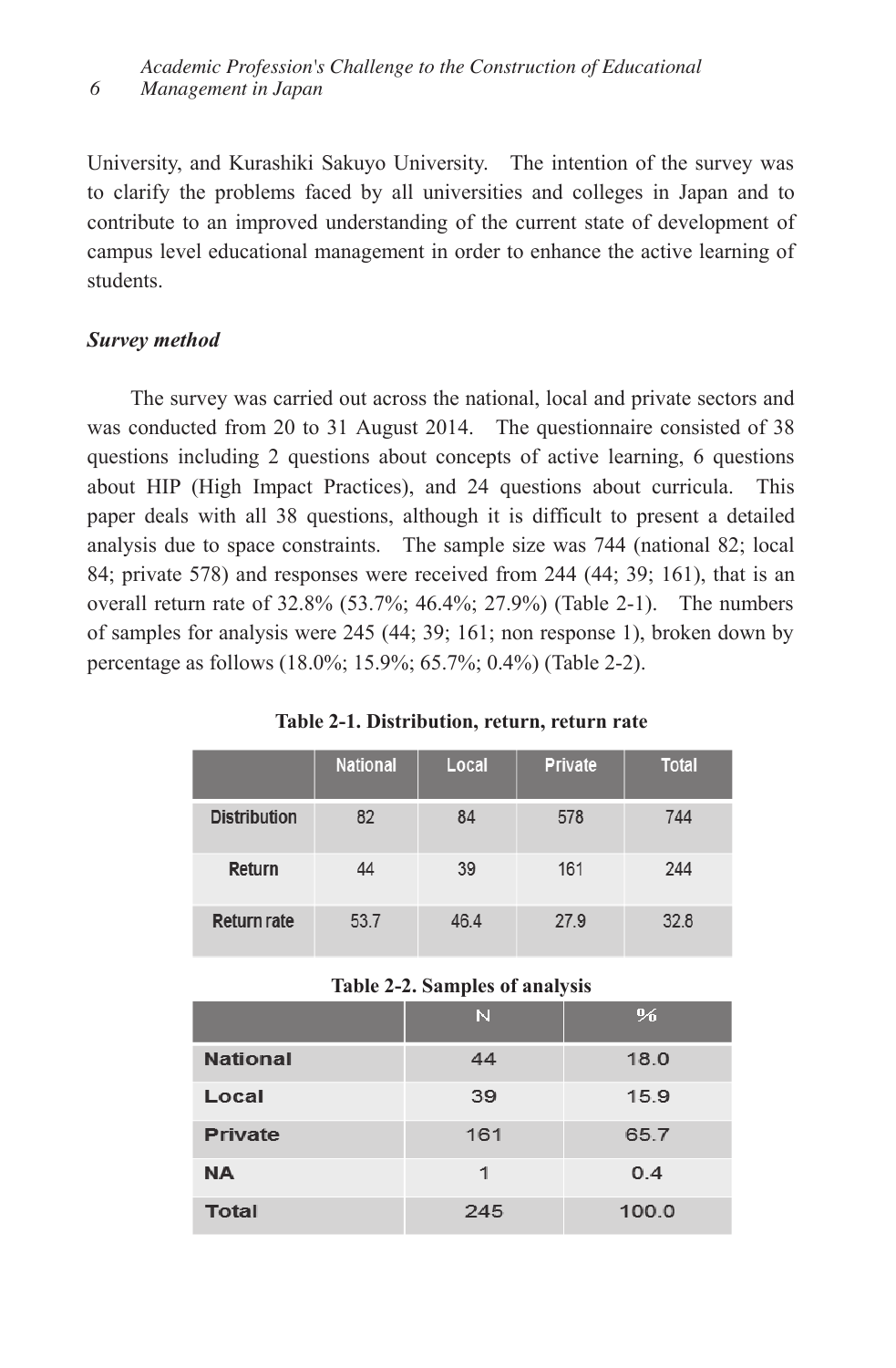## **Analysis of results**

## *Institutionalization of active learning*

The intention of active learning is to enhance the study ability of students and so it is necessary to inquire to what extent students are engaged in active learning. However, it is manifest that the responses of academic staff nationwide testify to the underdevelopment of active learning amongst students. Based on this fact, it is too early to think about the present situation positively.

**Table 3. Degree of recognition among academic and non-academic staff** 

|          | 1. Notable well | 2. Notable by<br>half members | 3. Not-notable | 4. Not-notable<br>perfectly | $\%$ | X2<br>$(df = 6)$ |
|----------|-----------------|-------------------------------|----------------|-----------------------------|------|------------------|
| National | 31.82           | 50                            | 15.91          | 2.27                        | 100  | 8.2              |
| Local    | 12.82           | 56.41                         | 28.21          | 2.56                        | 100  |                  |
| Private  | 26.09           | 43.48                         | 29.19          | 0.62                        | 100  |                  |
| Total    | 23.58           | 49.96                         | 24.44          | 1.82                        |      |                  |

 $* p < .05, ** p < .01$ 

|          | 1. Systematic and<br>organizetional<br>practrice on all<br>campus | 2. Starting<br>practice on all<br>campus | 3. Practice on all<br>campus in<br>future | 4. Not thinking<br>about practice at<br>all | $\%$ | X <sub>2</sub><br>$(df = 6)$ |
|----------|-------------------------------------------------------------------|------------------------------------------|-------------------------------------------|---------------------------------------------|------|------------------------------|
| National | 29.55                                                             | 52.27                                    | 13.64                                     | 2.27                                        | 100  | $16.71**$                    |
| Local    | 7.69                                                              | 38.46                                    | 48.72                                     | 5.13                                        | 100  |                              |
| Private  | 18.63                                                             | 42.86                                    | 36.65                                     | 1.24                                        | 100  |                              |
| Total    | 18.62                                                             | 44.53                                    | 33                                        | 2.88                                        |      |                              |

#### **Table 4. Practice of active learning**

 $* p < .05, ** p < .01$ 

The responses to "Degree of recognition of active learning among academic and non-academic staff" by sector are outlined in Table 3. Almost three quarters of all respondents (73.54%) responded positively to this statement, taking into account "Notable by half members" (49.96%) and "Notable well" (23.58%) (Table 3). As "Notable well" still represents a smaller portion of responses, the issues of how to raise levels of recognition will need to be resolved in the future. However, there is already higher recognition in the national and private sectors, compared to the public sector.

On the other hand, there is a lag in the current situation, as practice levels are lower than recognition levels (Table 4). The strongest responses are seen in the statement "Starting practice on all campus" (44.53%). As such, the practice of active learning can be said to be in the development stage, with an expectation that it improve in future. In relation to those sectors where there is no practice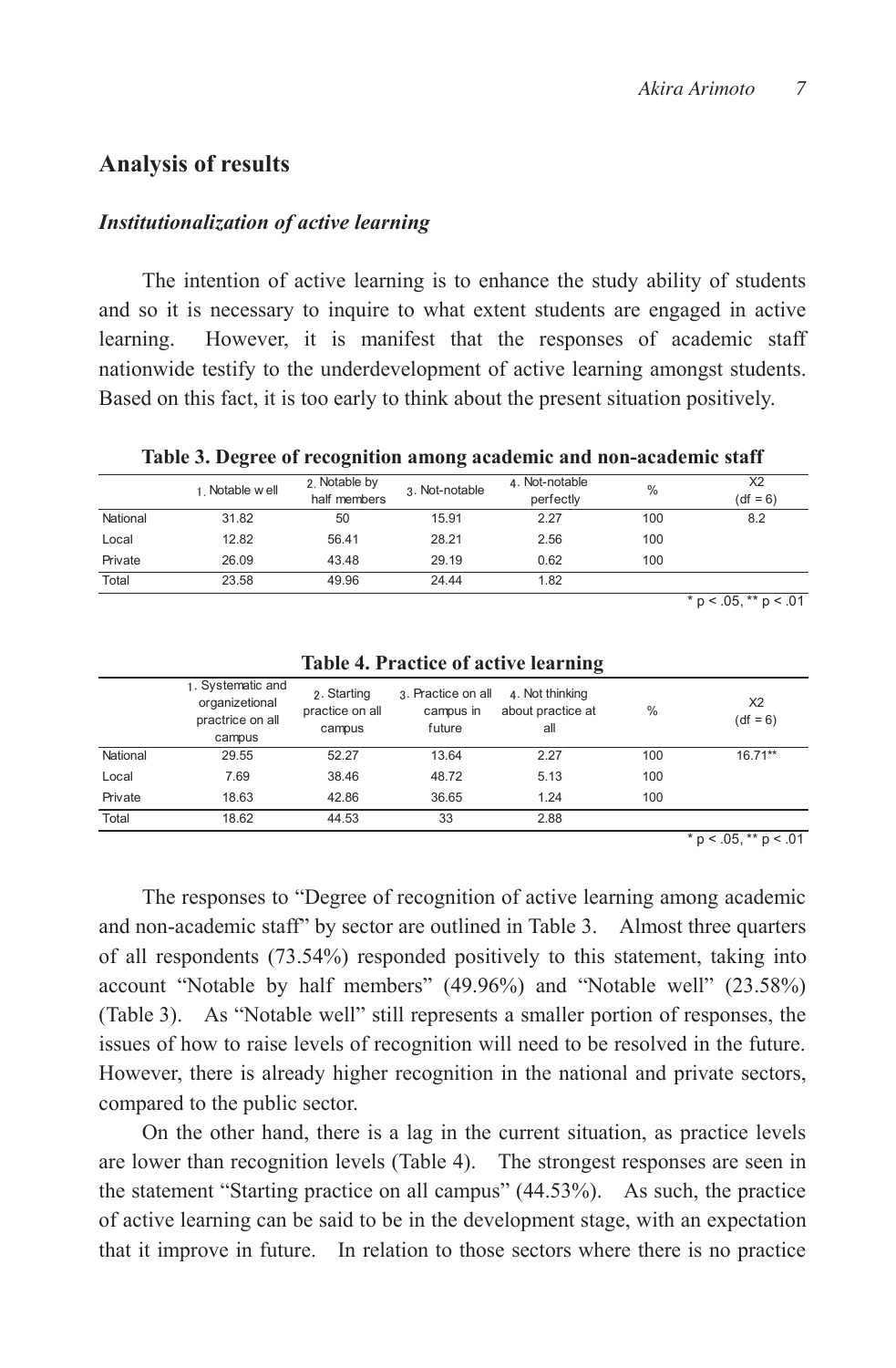of active learning, the proportion by sector is national (15.91%), local (53.85%), and private (37.89%). As such, the local sector faces the greatest delay across the three sectors.

## *Current situation for students*

With academic staff responses indicating that their practice of active learning is low, this suggests that student practices are low too.

Firstly, responses to the statement "We are practically increasing and securing students' study time before and after class." show that this is not a reality in practice. "Not adaptable" accounts for almost half of the responses (48.23%), while "Adaptable considerably" is the next most popular response (43.93%) (Table 5, 1).

In the results of a comparative study on the time spent by students before and after class in the U.S. and Japan, Japanese students spent 4.6 hours while the U.S. students spent 8.2 hours every day, according to the Central Council of Education (CCE, 2012). In this light, it is necessary to clarify the current situation.

In this regard, the survey clarified the current situation with half of all responses being positive and half negative. Securing additional study time for students has not been successfully implemented in line with the CCE demand to "Increase greatly the study time for students", as the portion of "Adaptable perfectly" responses is still less than expected. This fact is important. The quality assurance of active learning cannot be pursued successfully unless study time is secured together with study before and after class.

Secondly, the results of a question on how the content of classrooms is improved to enhance active learning reveal a less than ideal situation. The ratio of responses to the statement "We are conducting classroom management conjugating active learning including group work, discussion, presentation, etc." is as follows: more than two thirds of responses are positive, drawing together the highest response of "Adaptable considerably" (55.0%) and the second highest positive response of "Adaptable perfectly" (12.93%) (Table 5, 2). However, a third of responses are negative and, as such, it is proposed that the current situation is not enough to improve active learning. As for the breakdown of these responses by sector, the national sector has slightly more positive results.

Thirdly, responses indicate that HIP also needs to be improved. As described above, a positive practice of active learning has not been developed to date. As such, it is reasonable to conclude that HIP is not practiced effectively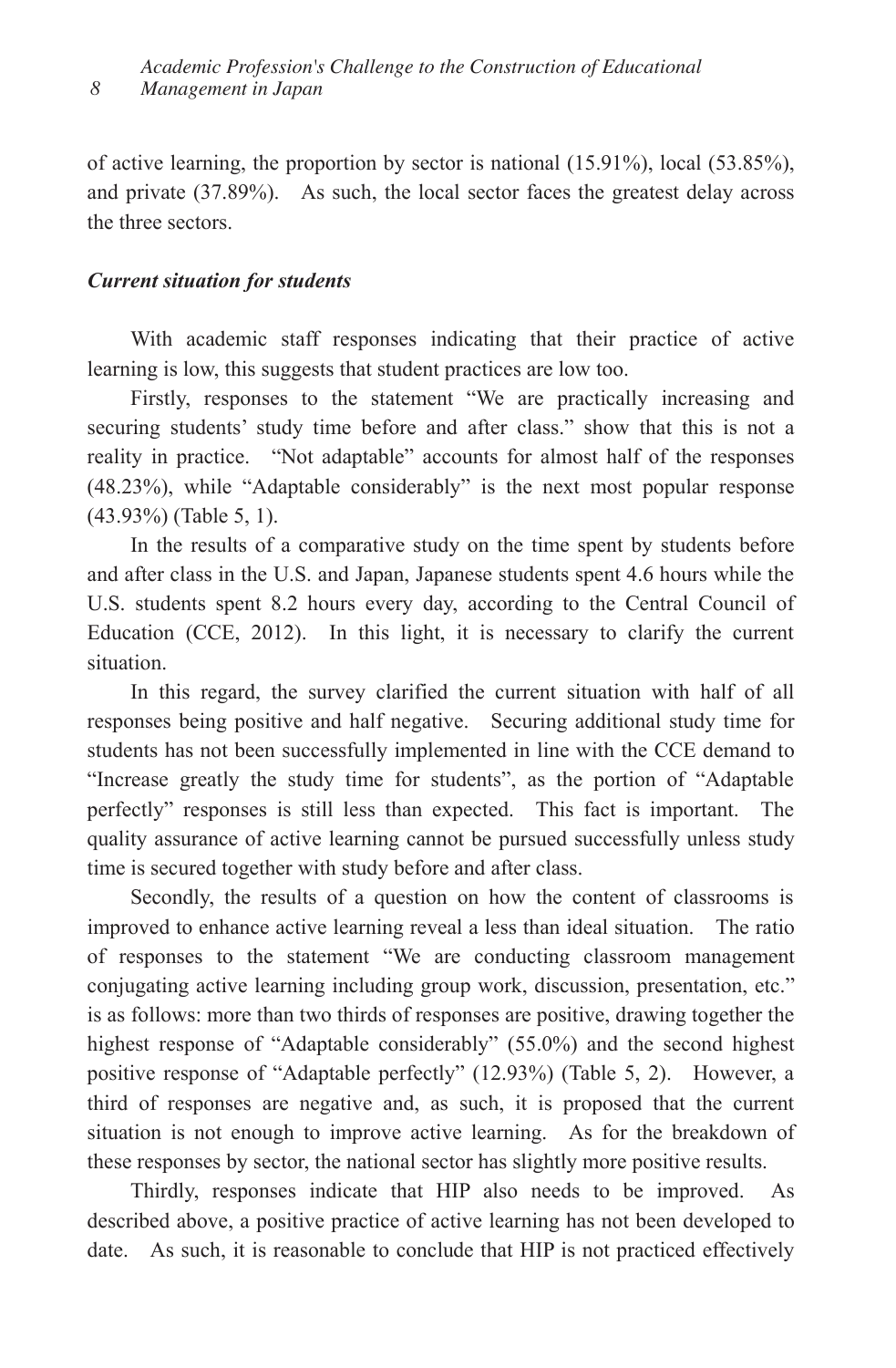because it is considered to work as a main function of practice. If we see the response rate to the statement "We are practicing an experience learning with high impact outside classroom.", it is still staying in insufficient state almost equivalent to the practice of classroom as described above (Table 5, 3). Namely, "Adaptable considerably" (51.61%) is nominated by more than half of all respondents, followed by "Not adaptable" (34.05%). In this context, "Adaptable perfectly" (11.39%), with the second lowest percentage, is expected to increase in the near future to at least 50% of all responses. Accordingly, it is clear that HIP has not yet developed as the most important function of active learning practice.

|                                                                                       |          | 1. adaptable<br>perfectry | 2. adaptable<br>considerably | 3. not<br>adaptable | 4. not<br>adaptable<br>perfectly | $\frac{0}{0}$ | $X^2$<br>$(df = 6)$ |
|---------------------------------------------------------------------------------------|----------|---------------------------|------------------------------|---------------------|----------------------------------|---------------|---------------------|
| 1. We are practically increasing                                                      | National | 6.82                      | 40.91                        | 50.00               | 2.27                             | 100.00        | 3.17                |
| and securing students' study time                                                     | Local    | 0.00                      | 46.15                        | 48.72               | 5.13                             | 100.00        |                     |
| befor and after classrooms.                                                           | Private  | 4.97                      | 44.72                        | 45.96               | 3.11                             | 100.00        |                     |
|                                                                                       | Average  | 3.93                      | 43.93                        | 48.23               | 3.50                             |               |                     |
| 2. We are conducting classroom                                                        | National | 20.45                     | 54.55                        | 25.00               | 0.00                             | 100.00        | 8.19                |
| management conjugating active<br>learning including group w ork,                      | Local    | 10.26                     | 56.41                        | 30.77               | 2.56                             | 100.00        |                     |
| discussion, presentation, etc.                                                        | Private  | 8.07                      | 54.04                        | 36.02               | 0.62                             | 100.00        |                     |
|                                                                                       | Average  | 12.93                     | 55.00                        | 30.60               | 1.06                             |               |                     |
| 3. We are practicing an<br>experience learning with high<br>impact outside classroom. | National | 15.91                     | 56.82                        | 27.27               | 0.00                             | 100.00        | 9.47                |
|                                                                                       | Local    | 7.69                      | 56.41                        | 30.77               | 5.13                             | 100.00        |                     |
|                                                                                       | Private  | 10.56                     | 41.61                        | 44.10               | 2.48                             | 100.00        |                     |
|                                                                                       | Average  | 11.39                     | 51.61                        | 34.05               | 2.54                             |               |                     |
| 4. We are conjugating classroom                                                       | National | 27.27                     | 31.82                        | 40.91               | 0.00                             | 100.00        | 8.19                |
| design focusing on the outside<br>classroom learning including                        | Local    | 10.26                     | 38.46                        | 38.46               | 10.26                            | 100.00        |                     |
| service learning, internship, etc.                                                    | Private  | 11.80                     | 47.83                        | 32.92               | 6.83                             | 100.00        |                     |
|                                                                                       | Average  | 16.44                     | 39.37                        | 37.43               | 5.70                             |               |                     |
| 5. We are conducting classrooms                                                       | National | 13.64                     | 50.00                        | 36.36               | 0.00                             | 100.00        | 5.17                |
| aimed to transferr students'<br>passive learning to active                            | Local    | 7.69                      | 56.41                        | 33.33               | 2.56                             | 100.00        |                     |
| learning.                                                                             | Private  | 6.21                      | 47.83                        | 44.10               | 1.24                             | 100.00        |                     |
|                                                                                       | Average  | 9.18                      | 51.41                        | 37.93               | 1.27                             |               |                     |
| 6. We are transforming students'                                                      | National | 6.82                      | 27.27                        | 56.82               | 2.27                             | 100.00        | 7.47                |
| learning from learning without<br>secturity of classrooms to study                    | Local    | 2.56                      | 12.82                        | 74.36               | 7.69                             | 100.00        |                     |
| with security of classrooms.                                                          | Private  | 2.48                      | 27.95                        | 59.63               | 6.21                             | 100.00        |                     |
|                                                                                       | Average  | 3.96                      | 22.68                        | 63.60               | 5.39                             |               |                     |

**Table 5. Teaching management inside and outside classrooms** 

 $* p < .05, ** p < .01$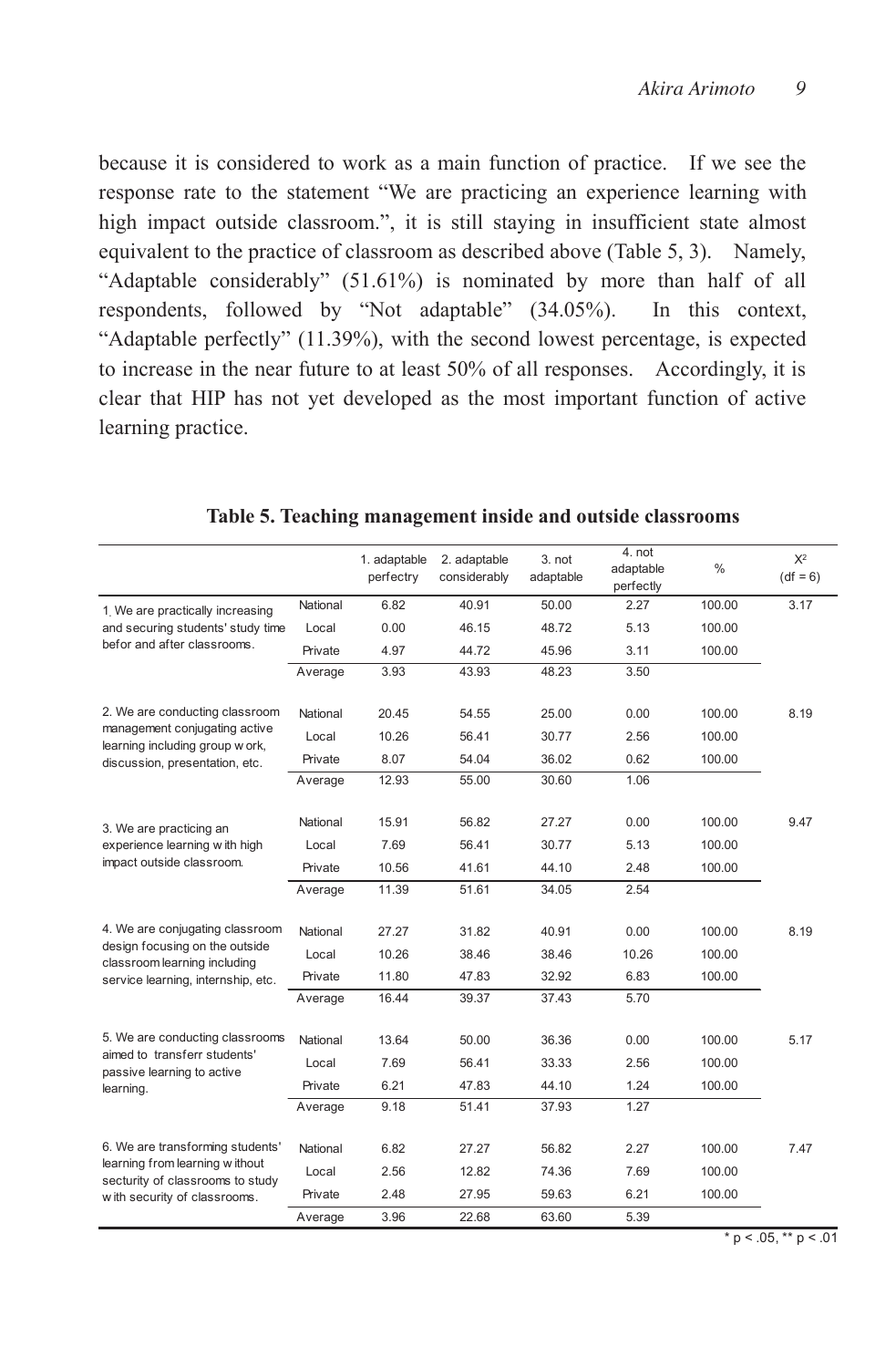Fourthly, the responses to the statement "We are conjugating classroom design focusing on the outside classroom learning including service learning, internship, etc." are as low as those gained in the HIP previously discussed, perhaps due to the shortage of using methodologies necessary for active learning. In other words, such methodologies contain various kinds of practices related to the HIP: group discussions; presentation of papers; internships; service learning; writings; and role plays. As the results the positive responses with the category of "adaptable perfectly" (16.44%) are less than 20%, even though the positive responses with "adaptable considerably" (39.37%) are almost 40%, while the negative responses are more than 40% (43.13%) with the categories of "not adaptable" (37.43%) plus "not adaptable perfectly" (5.7%) (Table 5, 4). The results show that outside classroom study has not realized sufficiently thus far due to a shortage of conjugation with the inside classroom study.

As the previous facts suggest, the students' active learning has not been realized well both inside and outside classrooms because of a shortage of HIP. As far as this kind of insufficient situation is concerned, it is natural to observe that most students still remain in the old type of teaching and learning process without shifting to the new type.

Fifthly, the responses to the statement "We are conducting classrooms aimed to transfer students' passive learning to active learning." are less than 10% (9.18%) as expected easily from the previous results (Table 5, 5). Almost 40% (39.2%) belong to the alternatives of "not adaptable" (37.93%) plus "not adaptable perfectly" (1.27%). This fact underlines the classroom innovation from the passive to active learning has not been realized thus far.

The progress of the teaching and learning process is still stagnant in terms of the active teaching and learning process. Accordingly, both teachers and students are expected to participate in a new type of teaching and learning process by their innovative role-taking and role-playing in order to enhance active teaching and learning. Namely, teachers are expected to promote active teaching to promote students' active study, while students are expected to promote their active learning and rather active study instead of simple learning. In this research, we have conducted a national survey to analyze the present situation related to the progress of ideal of teaching and learning process inside and outside classrooms. As predicted from the results already gained in the above analyses, academics' responses to such ideal of the teaching and learning process remain persistently in insufficient conditions.

The above results suggest that the transformation from active learning to active study has hardly been realized at all, since even the transformation from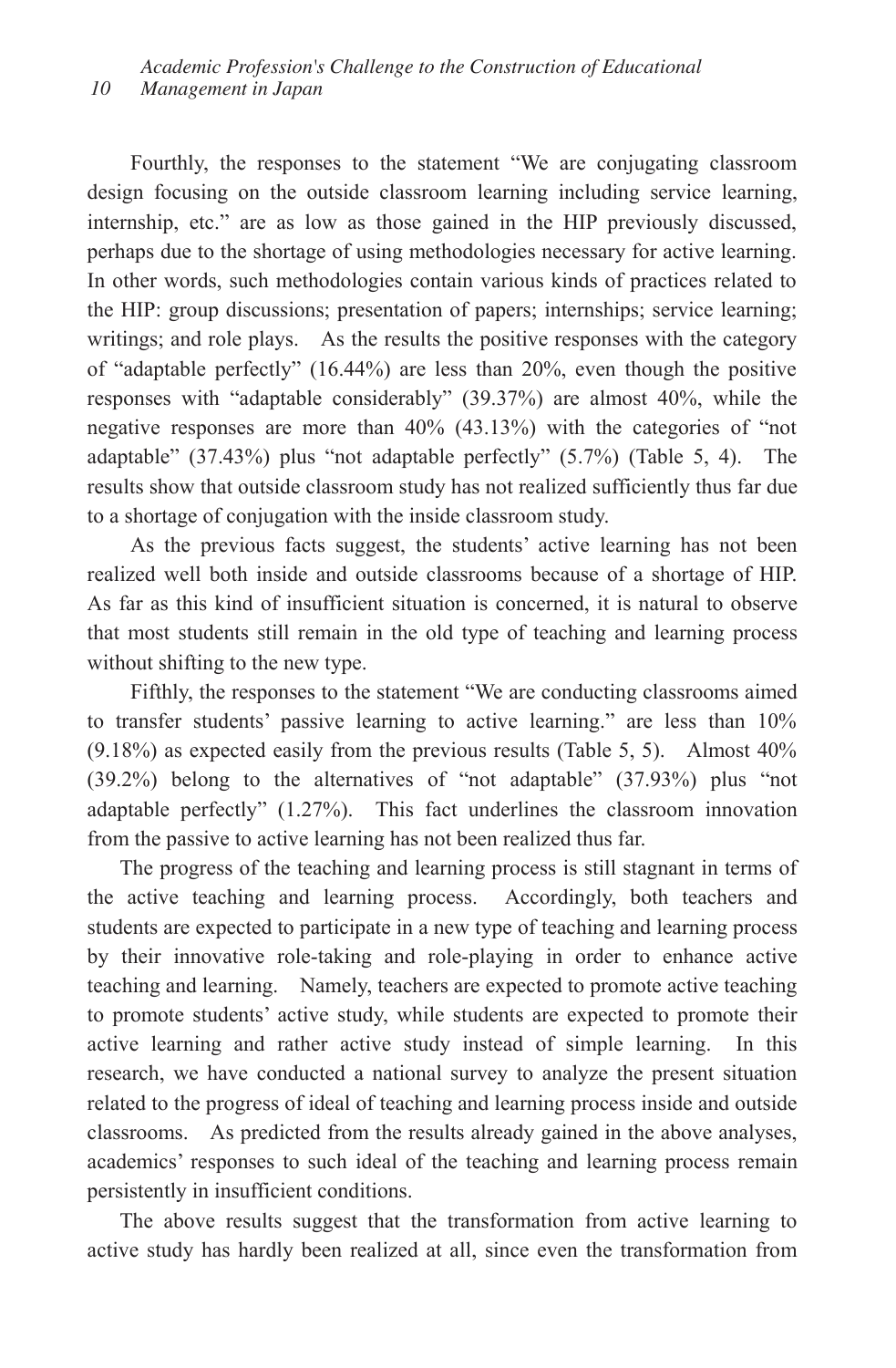passive learning to active learning has not been realized well as a precondition. The transformation from active learning to active study as a form of its evolution, is not conducted successfully without the security of active teaching and active learning, and especially it is not conducted without the security of active teaching. Traditional learning, or passive learning, should be improved to active learning in the relationship with active teaching and in the long run to active study.

Related to this context, the responses to the statement "We are transforming students' learning from learning without security of classrooms to study with security of classrooms." suggests a strong retention of the traditional learning. The responses with "adaptable perfectly" (3.96%) are as low as less than 5% (Table 5, 6) and on the contrary, the responses with "not adaptable" (63.6%) are as high as more than 60%, followed by "adaptable considerably" (22.68%). The results are far from realizing an ideal state in which teachers are realizing successfully the students' transformation from learning to study.

In this delayed situation throughout all sectors, the national sector is positive in its responses, although there is little difference among the sectors.

Considering that students are still learning without commitment to the teaching and learning process in the classrooms and they are still pursuing the old type of learning, we can easily anticipate difficulty in improving active learning. This is analogous to the heads and tails of a coin in the sense that it suggests the underdeveloped state of active learning inside and outside classrooms. Without securing teaching inside classrooms, students cannot realize active learning and even more study inside and outside classrooms. Accordingly, securing study time in connection to teaching in the classrooms is expected to be extended to various kinds of study including service learning, internship, and study abroad outside classrooms. Active learning is realized well inside and outside the classrooms in accordance with continuing to organize substantial study time.

It is necessary for students not only to obtain study time sufficiently after classes with a focus on study including the preparation and review of classes but also to activate the HIP methodologies related to active learning. In this regard, the present situation has not reached the state of conjugation of HIP and active learning. In addition, it is true that the introduction of rubrics, one of the most important HIP methodologies, still remains at a more delayed state.

Sixthly, the results of responses to the statement "We are developing a general purpose rubric to be underutilized on the all campus." clarify the present situation that is more delayed with regard to the introduction of rubrics inside and outside classrooms. Adding up responses to "not adaptable perfectly" (51.47%) and "not adaptable almost" reaches to almost 90% (86.09%) (Table 6, 1; Figure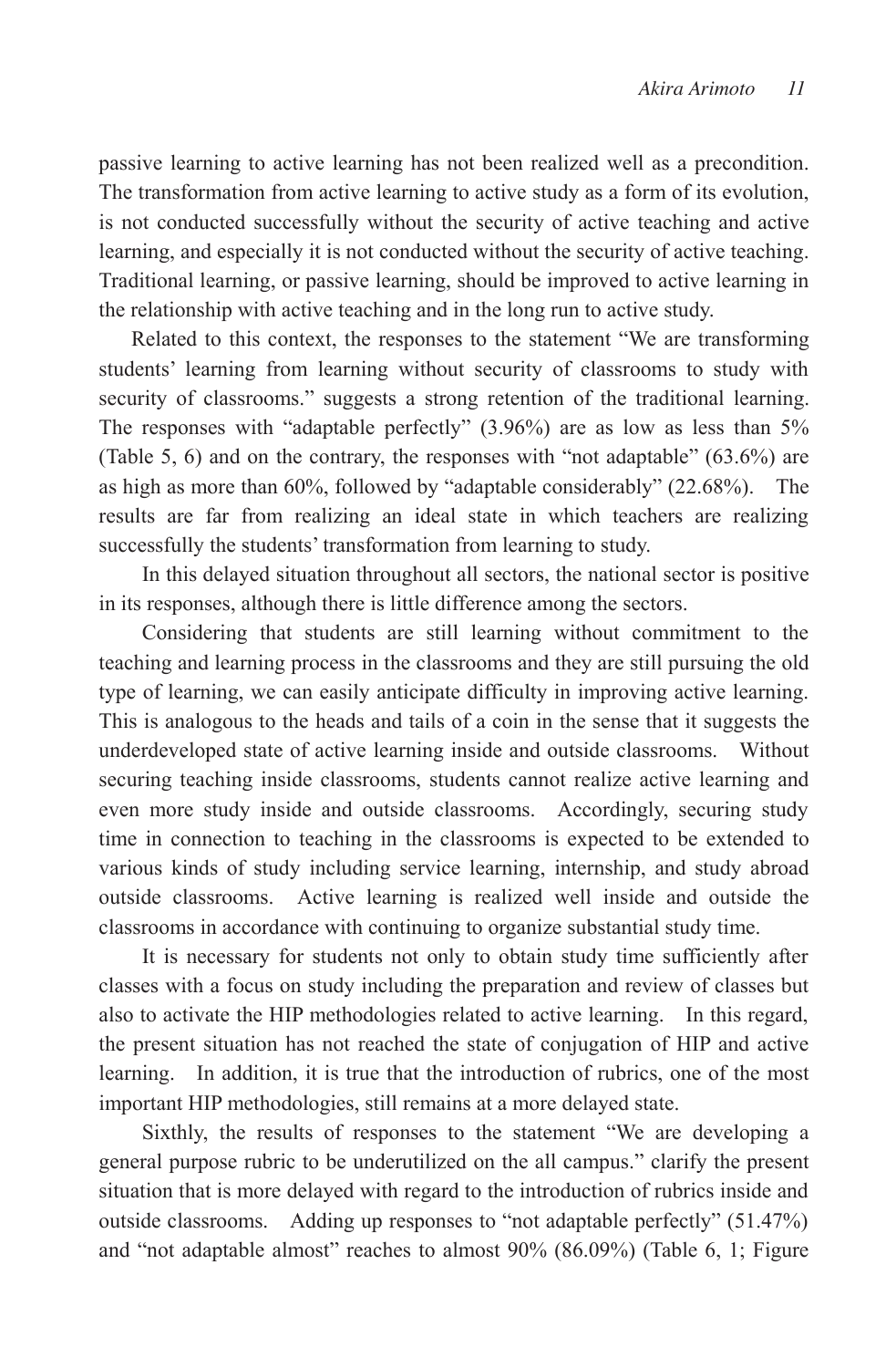### 2).

Much time will be required to improve the present situation where the promotion of active learning on the all campus level has hardly been realized at all. Finding a way out of the present difficulty is likely to be difficult in academia, especially on the all campus level, even though some individual academics are independently introducing HIP methodologies including rubrics into their classrooms to some extent at their own faculties as well as departments.

|                                                                       |          | 1. adaptavle<br>perfectly | 2. adaptable<br>considerably | 3. not<br>adaptable<br>almost | 4. not<br>adaptable<br>perfectly | $\frac{0}{0}$ | $X^2$<br>$(df = 6)$ |
|-----------------------------------------------------------------------|----------|---------------------------|------------------------------|-------------------------------|----------------------------------|---------------|---------------------|
| 1. We are developing a general                                        | National | 9.09                      | 18.18                        | 36.36                         | 36.36                            | 100.00        | 15.70               |
| purpose rubric to be underutilized                                    | Local    | 2.56                      | 2.56                         | 33.33                         | 61.54                            | 100.00        |                     |
| on the all campus.                                                    | Private  | 3.73                      | 4.97                         | 34.16                         | 56.52                            | 100.00        |                     |
|                                                                       | Average  | 5.13                      | 8.57                         | 34.62                         | 51.47                            |               |                     |
| 2. We are developing general                                          | National | 6.82                      | 6.82                         | 52.27                         | 31.82                            | 100.00        | 16.83               |
| rubric available on the all                                           | Local    | 0.00                      | 2.56                         | 28.21                         | 69.23                            | 100.00        |                     |
| campus.                                                               | Private  | 1.86                      | 4.35                         | 31.68                         | 61.49                            | 100.00        |                     |
|                                                                       | Average  | 2.89                      | 4.58                         | 37.38                         | 54.18                            |               |                     |
| 3. We are developing rubric<br>availabe in professional<br>education. | National | 4.55                      | 15.91                        | 52.27                         | 25.00                            | 100.00        | 11.12               |
|                                                                       | Local    | 2.56                      | 12.82                        | 33.33                         | 51.28                            | 100.00        |                     |
|                                                                       | Private  | 2.48                      | 8.07                         | 36.65                         | 52.17                            | 100.00        |                     |
|                                                                       | Average  | 3.20                      | 12.27                        | 40.75                         | 42.82                            |               |                     |
| 4. We are practicing rubric                                           | National | 4.55                      | 13.64                        | 54.55                         | 25.00                            | 100.00        | 14.57               |
| availabe in professional                                              | Local    | 2.56                      | 10.26                        | 30.77                         | 56.41                            | 100.00        |                     |
| education.                                                            | Private  | 1.86                      | 6.21                         | 35.40                         | 55.90                            | 100.00        |                     |
|                                                                       | Average  | 2.99                      | 10.03                        | 40.24                         | 45.77                            |               |                     |
| 5 Both teachers and students                                          | National | 2.27                      | 2.27                         | 59.09                         | 34.09                            | 100.00        | 10.87               |
| are conjugating rubric in all                                         | Local    | 0.00                      | 2.56                         | 43.59                         | 53.85                            | 100.00        |                     |
| classrooms.                                                           | Private  | 0.62                      | 5.59                         | 36.02                         | 57.14                            | 100.00        |                     |
|                                                                       | Average  | 0.96                      | 3.48                         | 46.24                         | 48.36                            |               |                     |
| 6. Both teachers and student are                                      | National | 0.00                      | 4.55                         | 59.09                         | 34.09                            | 100.00        |                     |
| improving all classrooms by                                           | Local    | 0.00                      | 0.00                         | 46.15                         | 53.85                            | 100.00        |                     |
| conjugating rubric.                                                   | Private  | 0.00                      | 5.59                         | 34.16                         | 59.63                            | 100.00        |                     |
|                                                                       | Average  | 0.00                      | 3.38                         | 46.47                         | 49.19                            |               |                     |

## **Table 6. Conjugation of rubric in all classrooms**

 $* p < .05, ** p < .0$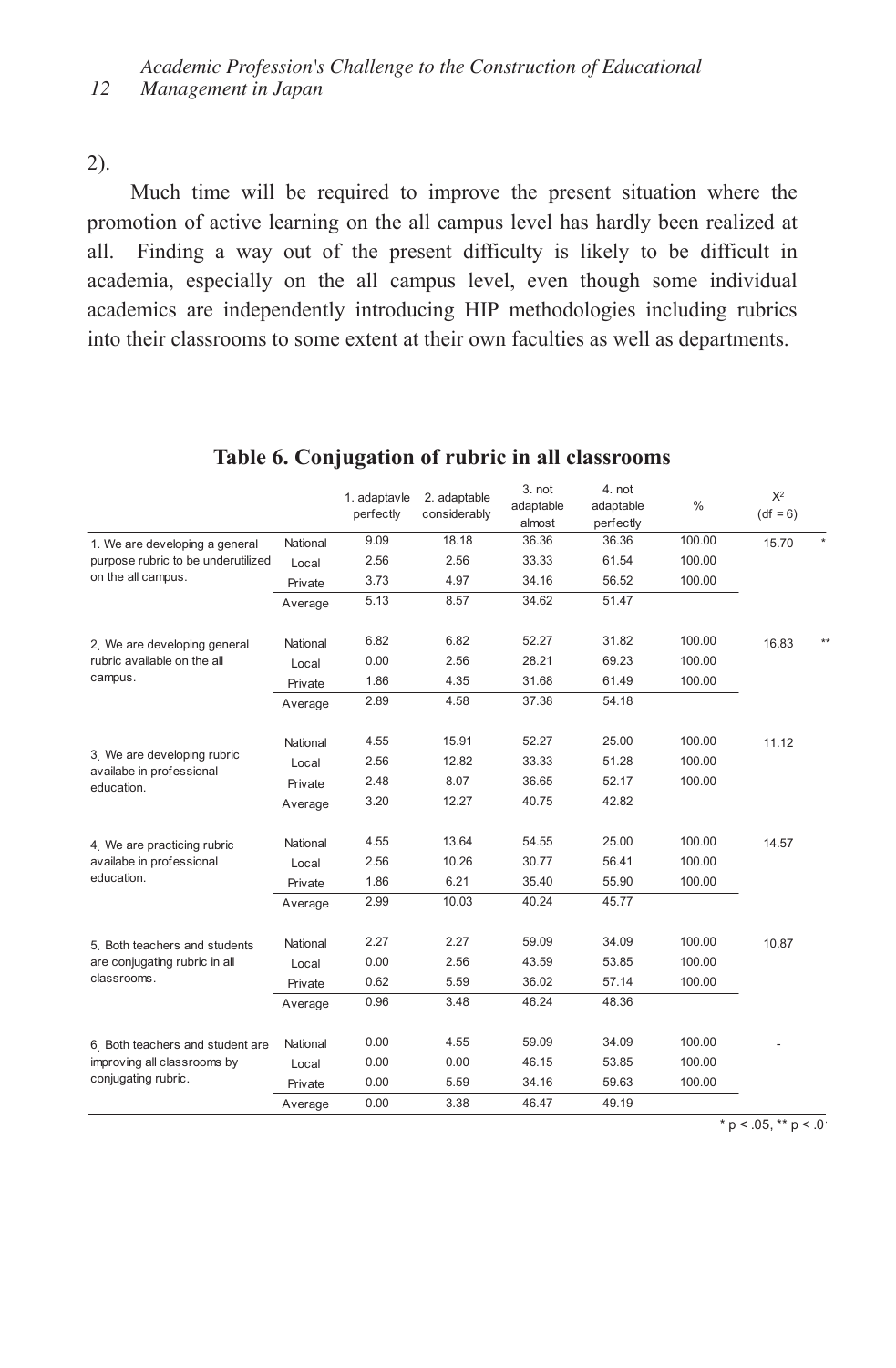

**Figure 2. We are developing a general purpose rubric to be underutilized Figure 2. We are developing a general purpose rubric to be underutilized on the all campus level (%) on the all campus level (%)** 

In fact, the responses to the statement "We are developing a general rubric In fact, the responses to the statement "We are developing a general rubric available on the all campus level," which seems to be more difficult to realize, available on the all campus level," which seems to be more difficult to realize, suggests the present situation will be more delayed. They exceed more than 90% (91.56%) on the basis of the responses with "not adaptable perfectly" 90% (91.56%) on the basis of the responses with "not adaptable perfectly"  $(54.18\%)$  and those with "not adaptable almost"  $(37.38\%)$  (Table 6, 2). It is clear to point out that "development" of rubrics remains in a slump, while "conjugation" of rubric in the various faculties as well as departments on the all campus level is still showing a very poor outcome.  $(370)$  and those while not adaptable annost  $(37.3070)$  (rable 0, 2). It is to point out that development of rubrics remains in a situally, while

The application of rubrics in the teaching and learning process in the classrooms are aimed at enhancing active learning and transform it to a form of study as much as possible. In this context, it is natural to express that the present reluctance to introduce rubrics into the teaching and learning process in the classrooms cannot accomplish the given purpose of developing students' active learning and even more study in the near future. At least, the present situation means neither actual development nor actual application of rubrics in the teaching and learning process. Accordingly in order to probe the matter thoroughly, it is important that there be a trend of active learning in the future. The dealer and application of the development and application of the matter

The development and application of rubrics are mainly implemented at the professional education level in the faculties and departments rather than at the undergraduate education level, or on the all campuses level, in which all faculties and departments are integrated. Considering this, we can expect that the results are turned out to be improved in the professional education level in the faculties and departments. However, the results in the professional education level reveal almost same trend as shown on the all campus level (Table 6, 3 and 4).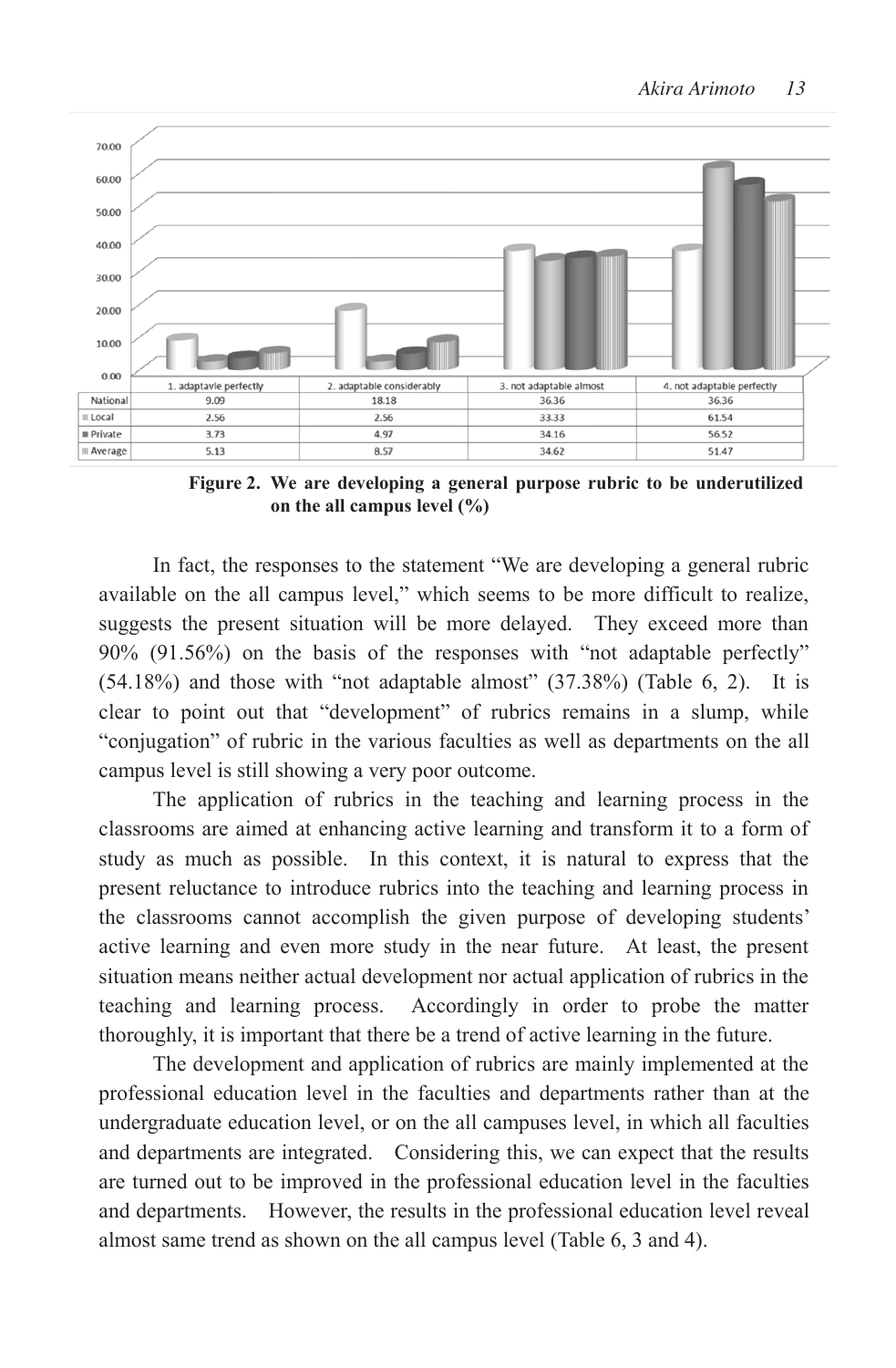If rubrics are not introduced into the teaching and learning process in the classrooms to create the level that both teachers and students share them together, neither active teaching nor active learning will be realized. In this context, negative responses were assumed to the statement "Both teachers and students are improving classroom learning by conjugating rubric." This presupposition has come true in the responses with "adaptable perfectly" by the form of nothing (0.0%) (Table 6, 6). It is noteworthy that no institution has responded to this statement positively.

Generally speaking, the rubrics have not introduced into the teaching and learning process in the classrooms and additionally rubrics have not contributed to enhance active teaching and learning as one of the most useful methodologies related to HIP in almost all universities and colleges throughout the country.

#### *The institutionalization of educational management into academia*

It cannot be said in a transparent flattery that active leaning has promoted an actively developed stage according to the present poor situation analyzed previously through use of a national survey. It is to be expected that much time in the future for academia, or the universities and colleges, to reach the actively developed stage. In relation to the institutionalization of active learning in academia, it can be assumed that educational management has not developed in almost all the universities and colleges throughout the country. Some questions are needed to recognize the present situation related to the institutionalization of educational management into academia.

Firstly, is an educational ideal established parallel to curriculum reform? We have to examine the relationship between the establishment of the educational ideal and the curriculum arrangement as a basis of the educational ideal, because we cannot arrange any curriculum without it. Accordingly, attention must be devoted to the statement "We have arranged the curriculum of faculty and department on the basis of the establishment of educational ideal at the all campus level so as to make quality assurance of the undergraduate course at the all campus level." The responses to this statement with "absolutely yes" (50.21%) count only 50% and so it seems insufficient (Table 7, 1). However, it is undeniable that more than 90% (91.62%) is equivalent to a positive reaction, if we add the responses with "considerably yes" (41.41%). According to this result, both educational ideal and curriculum arrangement have been established in the universities and colleges nationwide to a considerable degree, even though as much improvement as possible is desirable going forward.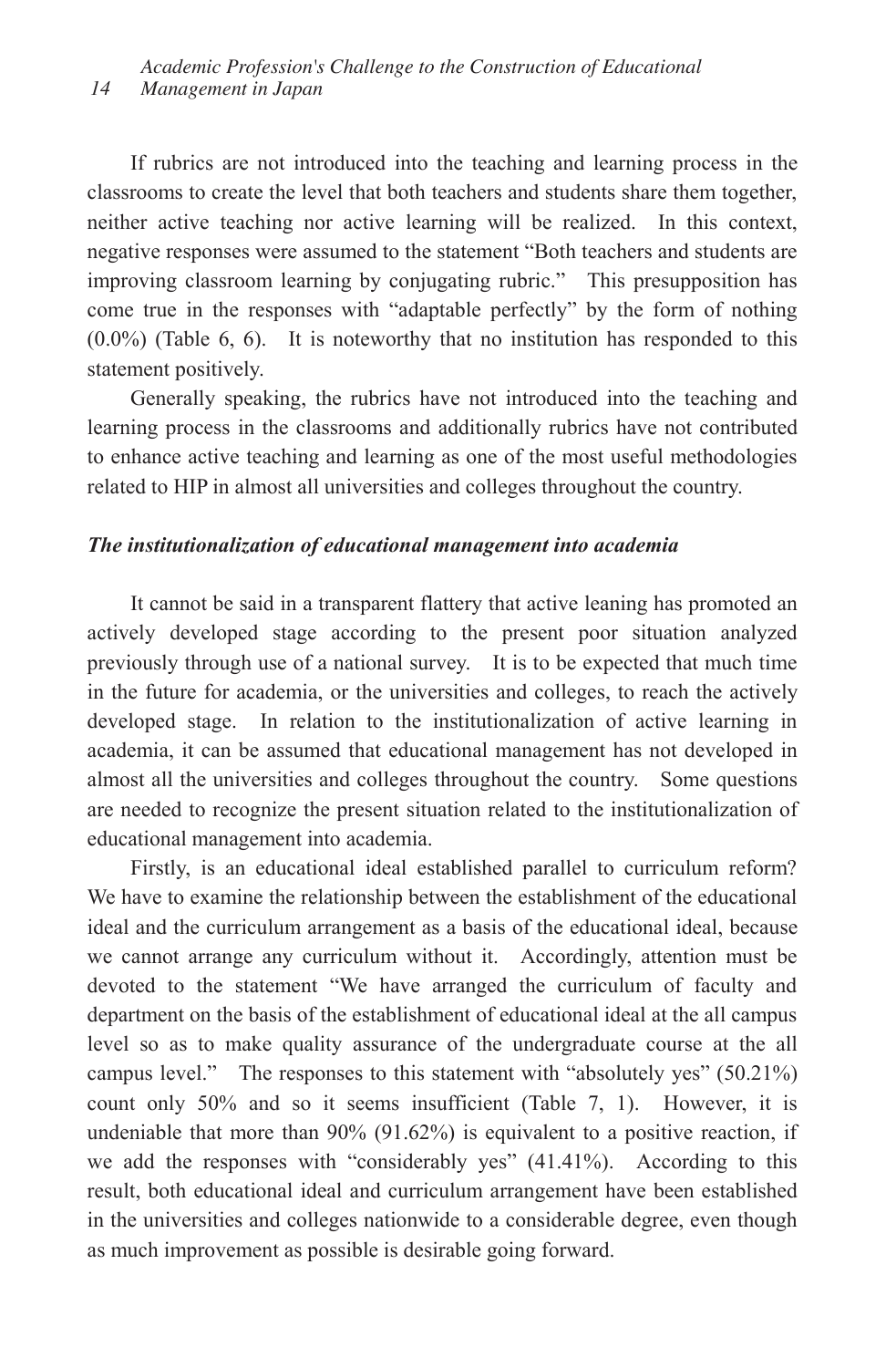|                                                                                                               |          | 1.         | 2.           | 3.        | 4.          | $X^2$      |  |
|---------------------------------------------------------------------------------------------------------------|----------|------------|--------------|-----------|-------------|------------|--|
|                                                                                                               |          | Absolutely | considerably | almost no | abusolutely | $(df = 6)$ |  |
|                                                                                                               |          | yes        | yes          |           | no          |            |  |
| 1. We have arranged the curriculum of faculty and<br>department on the basis of the establishment of          | National | 63.64      | 29.55        | 4.55      | 2.27        | 7.15       |  |
| education ideal at the all campus level so as to make<br>quality assurance of undergraduate course at the all | Local    | 41.03      | 48.72        | 10.26     | 0.00        |            |  |
| campus level.                                                                                                 | Private  | 45.96      | 45.96        | 6.21      | 1.24        |            |  |
|                                                                                                               | Average  | 50.21      | 41.41        | 7.01      | 1.17        |            |  |
| 2. We have set up the goal of undergraduate                                                                   | National | 59.09      | 40.91        | 0.00      | 0.00        | 13.52      |  |
| education by introduction of DP so as to seek the                                                             | Local    | 35.90      | 46.15        | 12.82     | 5.13        |            |  |
| quality assurance of undergraduate education.                                                                 | Private  | 44.10      | 44.72        | 9.94      | 0.62        |            |  |
|                                                                                                               | Average  | 46.36      | 43.93        | 7.59      | 1.92        |            |  |
| 3. We are putting w eight orderly DP→CP→AP instead                                                            | National | 25.00      | 54.55        | 20.45     | 0.00        | 9.18       |  |
| of $AP \rightarrow CP \rightarrow DP$ so as to make the quality assurance                                     | Local    | 12.82      | 46.15        | 30.77     | 10.26       |            |  |
| of undergraduate education on the all campus level.                                                           | Private  | 14.29      | 47.20        | 32.30     | 4.97        |            |  |
|                                                                                                               | Average  | 17.37      | 49.30        | 27.84     | 5.08        |            |  |
|                                                                                                               | National | 13.64      | 13.64        | 40.91     | 31.82       | 13.09      |  |
| 4. Evaluation of education program is conducted in                                                            | Local    | 0.00       | 10.26        | 38.46     | 51.28       |            |  |
| accordance with assessment policy.                                                                            | Private  | 3.11       | 14.29        | 42.86     | 39.13       |            |  |
|                                                                                                               | Average  | 5.58       | 12.73        | 40.74     | 40.74       |            |  |
|                                                                                                               |          |            |              |           |             |            |  |
|                                                                                                               | National | 9.09       | 9.09         | 47.73     | 34.09       | 9.85       |  |
| 5. We are conduciting evaluation of eduction program<br>along assessment policy.                              | Local    | 0.00       | 10.26        | 38.46     | 51.28       |            |  |
|                                                                                                               | Private  | 1.86       | 12.42        | 42.24     | 42.86       |            |  |
|                                                                                                               | Average  | 3.65       | 10.59        | 42.81     | 42.74       |            |  |
| 6. Syllabus, w hich individual academic makes,                                                                | National | 13.64      | 47.73        | 36.36     | 2.27        | 12.50      |  |
| indicates students to secure the time for preparation                                                         | Local    | 0.00       | 51.28        | 41.03     | 7.69        |            |  |
| and review and to complete assignment.                                                                        | Private  | 20.50      | 47.83        | 26.71     | 4.35        |            |  |
|                                                                                                               | Average  | 11.38      | 48.95        | 34.70     | 4.77        |            |  |
|                                                                                                               | National | 15.91      | 13.64        | 56.82     | 13.64       | 16.47      |  |
| 7. We are conducting learning portfolio on the all                                                            | Local    | 5.13       | 10.26        | 35.90     | 48.72       |            |  |
| campus level.                                                                                                 | Private  | 4.97       | 14.29        | 46.58     | 33.54       |            |  |
|                                                                                                               | Average  | 8.67       | 12.73        | 46.43     | 31.97       |            |  |
|                                                                                                               |          |            |              |           |             |            |  |
|                                                                                                               | National | 2.27       | 6.82         | 56.82     | 31.82       | 7.02       |  |
| 8. We are applying teaching portfolio on the all<br>campus level.                                             | Local    | 0.00       | 2.56         | 38.46     | 58.97       |            |  |
|                                                                                                               | Private  | 1.24       | 4.35         | 42.86     | 49.07       |            |  |
|                                                                                                               | Average  | 1.17       | 4.58         | 46.05     | 46.62       |            |  |

## **Table 7. Quality assurance of undergraduate education**

Secondly, is the goal of undergraduate education clarified following the establishment of a Diplomacy Policy (DP)? The degree of positive responses to this question is realized positively to a considerable degree, although more improvement is desirable. The responses to the question "Is the goal of undergraduate education fixed by DP so as to seek quality assurance of undergraduate education?" are almost the same as those to the previous question.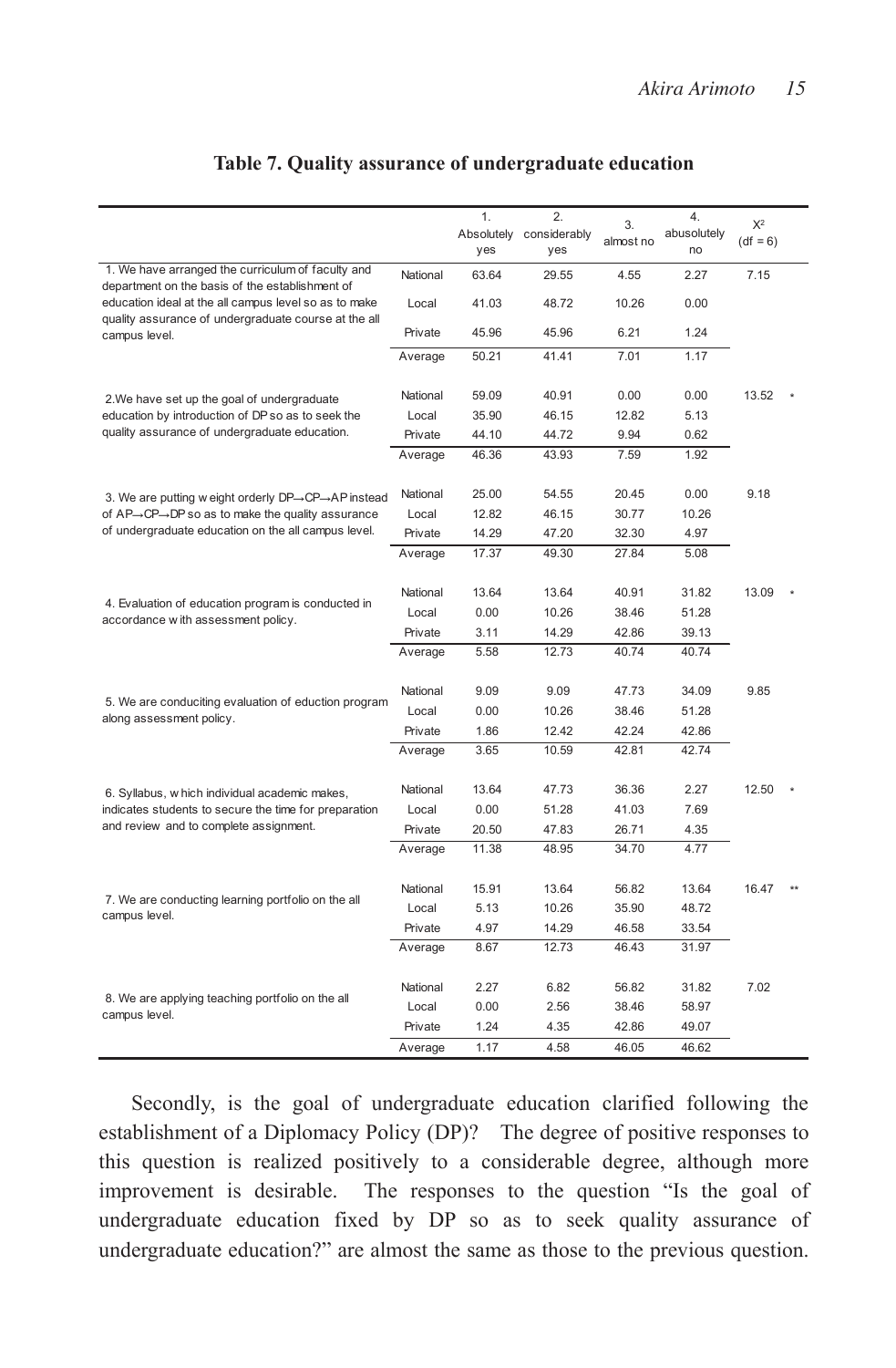Namely, the total amount of "absolutely yes" (46.36%) and "considerably yes" (43.93%) attains 90% (90.29%) (Table 7, 2). This result suggests that the final goal of undergraduate education has been set clearly by introduction of DP in almost all institutions.

Thirdly, has the curriculum arrangement been transformed from the old style to the new style? In answering it is necessary for us to compare the responses to this question with those to the previous one. The results of the two questions suggest that the curriculum arrangement has been conducted after the establishment of ideal, or goal, for its realization by way of the DP. But, they do not suggest that the transformation from the old style of curriculum arrangement to the new style has been realized in accordance to the new goal. Accordingly, yes or no of the transformation is not understandable based on the results of responses to these questions and therefore is needed to compare the results with the following question. Namely, it is a comparison between the previous and present results focusing on the question "We are putting weight orderly DP→CP→AP instead of AP→CP→DP so as to make the quality assurance of the undergraduate education on the all campus level." In the responses to this question, almost 70% (66.67%) is positive to the question with "absolutely yes" (17.37%) and with "considerably yes" (49.3%) (Table 7, 3). As far as these portions are concerned, it is true that the reform of transformation has been practiced fairly successfully. However, we cannot ignore the fact that the negative responses count almost 30% (32.92%). This means that the old type of curriculum arrangement still remains in the trend that the transformation from the old type curriculum arrangement to the new is gradually proceeding in all sectors of institutions throughout the country.

Fourthly, has the assessment policy been established? The transformation of curriculum from the old type to the new will come nothing unless the assessment is actually conducted to check whether the new type of curriculum arrangement is accomplished or not. Frankly speaking, practicing the assessment policy of curriculum is important in the next phase of establishing the curriculum policy.

The question asking yes or no about the establishment of assessment policy was to examine the realization of these two relevant problems. The result shows that any fruitful outcome has not been produced thus far. Namely, the responses to the statement "The assessment policy is formulated so as to evaluate the outcome of students' study." has brought about the negative result more than 80%  $(81.48\%)$  together with "almost no"  $(40,74\%)$  and "absolutely no"  $(40.74\%)$ (Table 7, 4; Figure 3). This testifies clearly that the assessment policy should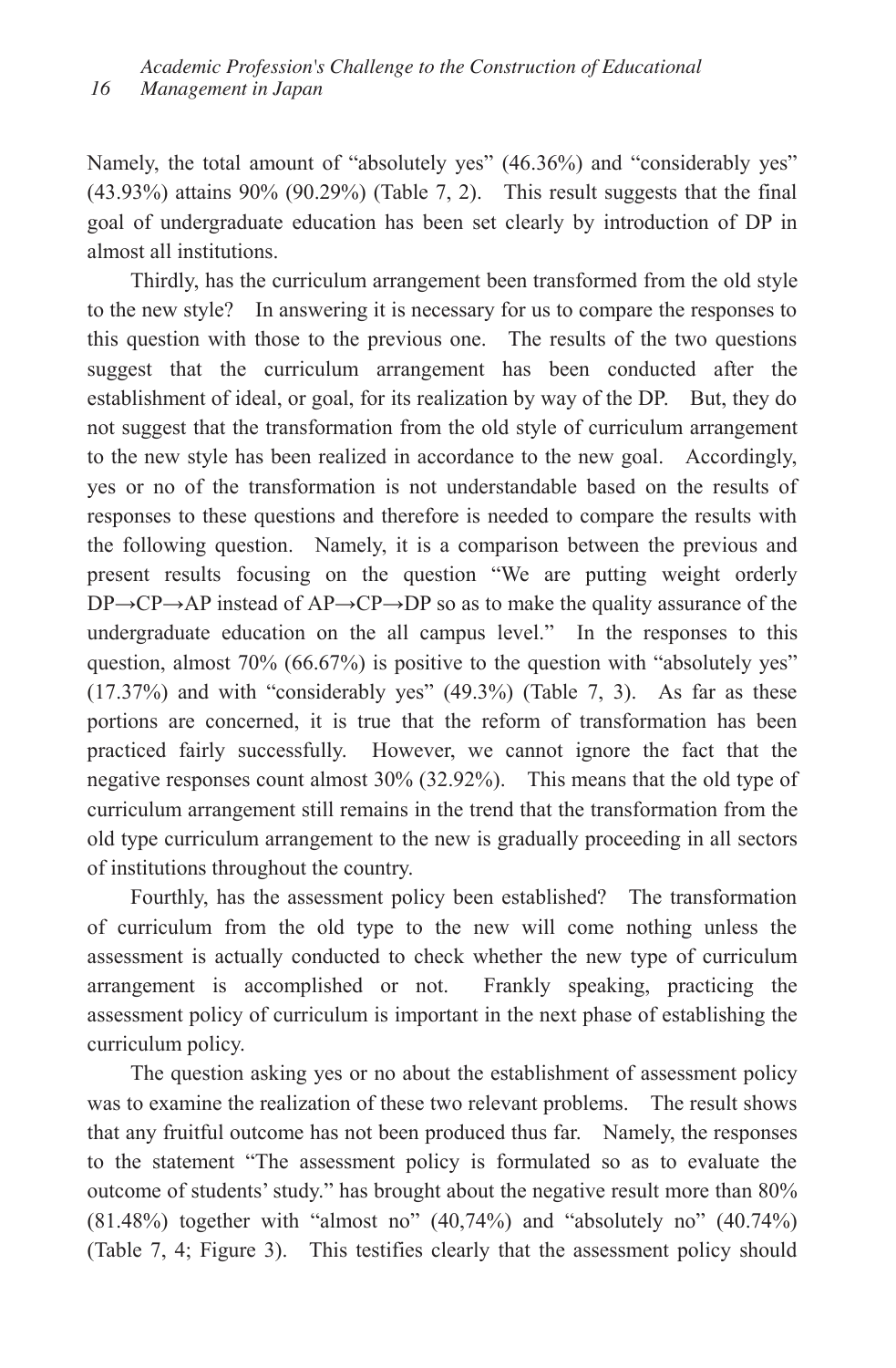work to make an assessment of students' study outcome has hardly developed at all. Needless to say an evaluation of students' outcome is not realized without an adequate and useful working of such policy.  $\mathbf{u}$  to make an assessment of study outcome has has had hardly developed at hardly developed at hardly developed at  $\mathbf{v}$ all. Needless to say and students' outcome into hardly developed at an. Treeness to say an evaluation of statement require and assembly to make an assessment of the basis of studients' study of study of study of study of study outcome has hardly developed at the study of study of study of study of study of study of study of study of th

Fifthly, has the practice of evaluation been conducted on the basis of assessment policy? This question is negatively responded and so it has not been pursued sufficiently similar to the previous question. The responses to the statement "We are conducting evaluation of education program along assessment policy" which are related to the descriptions of the previous question are almost 90% (85.55%) including "almost no" and "absolutely no" (Table 7, 5). Accordingly, it is apparent that not only the assessment policy but also the evaluation of the education program has not been conducted thus far. a strategy, thus the practice of evaluation occur conducted on the bushs of assessment poncy? This question is hegatively responsed and so it has not been<br>pursued sufficiently similar to the previous question. The responses to the parsuce sumerently similar to the previous question. The responses to the statement "We are conducting evaluation of education program along assessment put we are conducing evaluation or calculation program along assessment<br>noticy'' which are related to the descriptions of the previous question are almost poncy which are related to the descriptions of the previous question are almost<br>90% (85.55%) including "almost no" and "absolutely no" (Table 7, 5).  $A \sim \mathbb{R}^2$  is a property that not only the assessment policy but almost  $\mathbb{R}^2$ . everally, it is apparent that not only the assessment policy out also the ally, has the practice of evaluation been conducted on the basis and policy? In a question is negatively. on of the equeation program has not been conqueted thus far.



**Figure 3. Evaluation program is conducted in accordance with assessment policy Figure 3. Evaluation program is conducted in accordance with assessment policy** 

# *Practices of academics and students in the teaching and learning process Practices of academics and students in the teaching and learning process Practices of academics and students in the teaching and learning process*

before and after the teaching and learning process in the classrooms. Such activities are essential conditions for students to attend the teaching and learning process so that they can accomplish efficiently and sufficiently the inescapable assignments related to pursuing active learning. They can realize active learning and even more "active study" step by step until their graduations by obtaining the scholastic achievements sufficient for meeting the given curricular benchmarking scholastic achievements sufficient for meeting the given curricular benchmarking Students should conduct their own studies for preparation and reviews both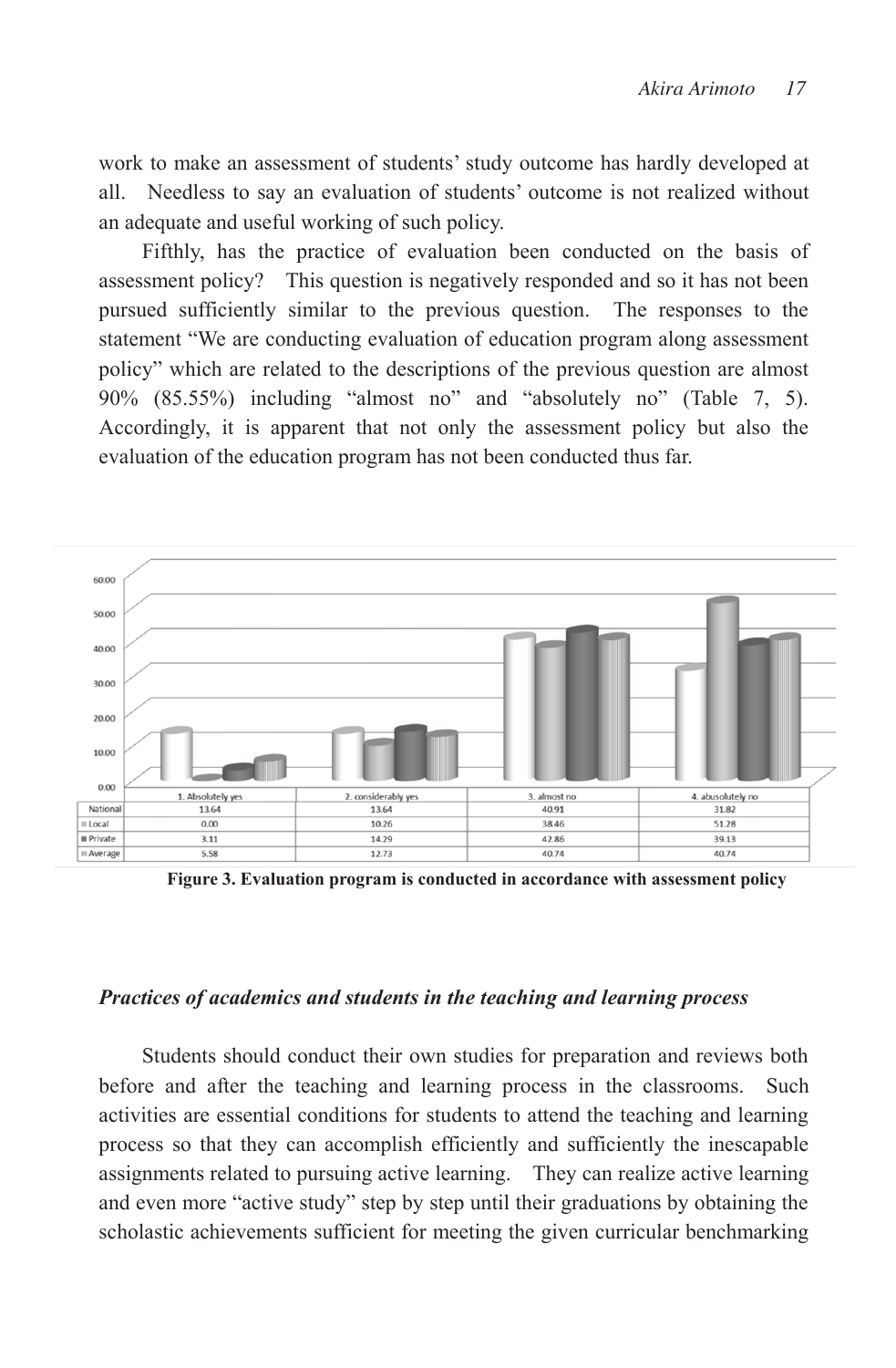appropriate to the academic disciplines used in each class. For perfect attainment of these processes, not only students' active learning but also academics' active teaching supporting it are needed to work effectively as two inevitable vehicles.

There are various kinds of practices related to HIP and IR. As for HIP, it contains active learning (group discussion; presentation; internship; service learning; writing; role play; study abroad; PBL [containing office hours]): As for IR, it contains curricula maps (assessment policy; rubric; portfolio; benchmark [containing placement test, learning commons, SNS]). These practices are utilized inside and outside of classrooms. For example, active learning in the classrooms includes such practices as group discussion, presentation, writing and role play, and outside the classrooms the practices such as internship, service learning and study abroad. The following discussions are focused on the analyses of responses to statements about the various practices conducted by academics as the main actors of teaching to the students as the main actors of study.

Firstly, we must continuously focus upon the result of the statement "Syllabus, which individual academic makes, indicates students to secure the time for preparation and review and to complete assignments.", because it reveals one important aspects about these practices. The fact that the responses with "Absolutely yes" (11.38%) are as few as 10% suggests the syllabus has not been achieved thus far (Table 7, 6). This fact has a direct relation to the present poor situation mentioned above where both the preparation and review of the teaching and learning process have not actually been practiced to the extent that the institutionalization of syllabus is absolutely necessary for the transformation of students' learning from simply learning to active learning, and even more to active study.

Secondly, two responses to the statements related to the portfolio, which is to be included in academics' practices, are noticeable. Nevertheless, the responses show the introduction of the portfolio into the teaching and learning process is still poor as with the syllabus. One of the responses is to the statement "We are conducting learning portfolio on the all campus level." Considering the sum of responses with "Absolutely yes" and "considerably yes" is as few as 20% (Table 7, 7; Figure 4), we obtain a better understanding that the portfolio has not been developed thus far in the universities and colleges. This fact may reflect the present situation in which academics have not paid much attention to how the portfolio is essential for promoting active learning.

The responses to the second statement "We are applying teaching portfolio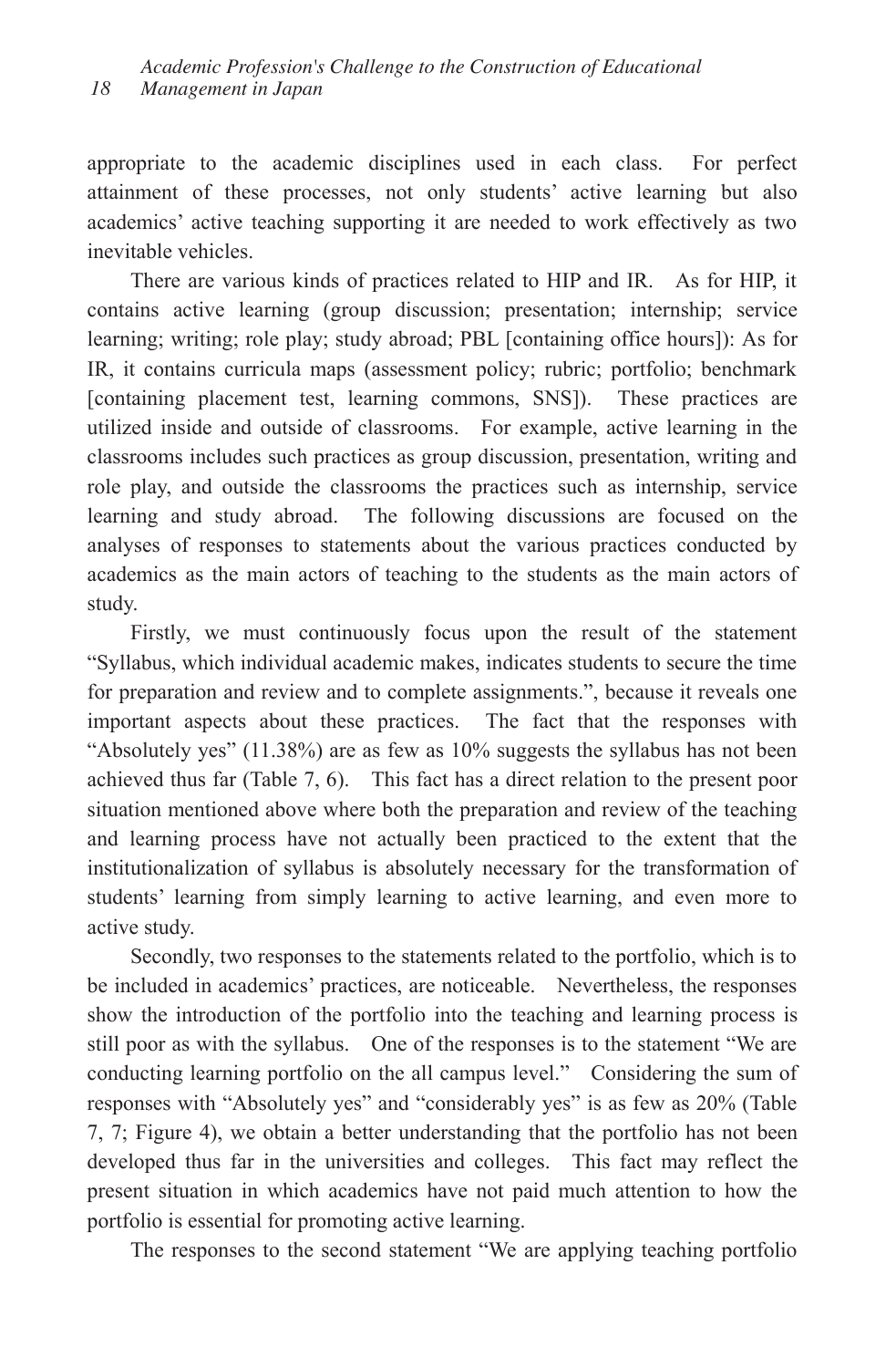on the all campus level." are similar. On the contrary, they turned out to be much less than the previous ones as shown in the fact that the application ratio is lower in teaching portfolio than in learning portfolio. The responses with "absolutely yes" (1.17%) mean almost nothing and especially they mean absolutely nothing in the case of the local sector (Table 7, 8). It can be said that the learning portfolio has not developed almost at all in the all universities and colleges and even more the teaching portfolio has not developed at all. on the all campus level." are similar. On the contrary, they turned out to be on the unique level. The primarily one contains, they turned out to be have the all capital contrary of the all campus in the all campus dependence in the similar on the contrary of the contrary of the contrary, the contrary of the contrary, the contrary, the contrary, the contrary of the con we in teaching portions than in realing portions. The responses with<br>"absolutely yes" (1.17%) mean almost nothing and especially they mean absolutely yes  $(1.17/0)$  firem unified nothing and especially incy firem  $t_{\text{tot}}$  are  $t_{\text{tot}}$  in the case of the focal sector (Table *1*, 0). It can be safe that colleges and even more than the teaching portfolio has not developed at all. Our the the teaching portfolio has not developed at all. The college  $\frac{1}{2}$  absolute  $\frac{1}{2}$  means almost nothing and especially the special  $\frac{1}{2}$  means  $\frac{1}{2}$  means  $\frac{1}{2}$  means  $\frac{1}{2}$  means  $\frac{1}{2}$  means  $\frac{1}{2}$  means  $\frac{1}{2}$  means  $\frac{1}{2}$  means  $\frac{1}{2}$  means caring portions has not developed almost at all in the all universities



**Figure 4. We are conducting learning portfolio on the all campus level Figure 4. We are conducting learning portfolio on the all campus level Figure 4. We are conducting learning portfolio on the all campus level** 

#### **Concluding remarks Concluding remarks Concluding remarks**

reveals several findings: Firstly, the recognitions and practices responded by academics and non-academics to the present situation of active learning shows a more delayed degree in the level of practices than in recognitions. Strong, systematic commitment to the practices attempting to enhance active learning is needed by the academic profession in all universities and colleges. Only three years have passed since the CCE's report released in 2012 recommended the institutionalization of active learning in all universities and colleges throughout the country. Of course, this term seems too short to achieve a successful outcome. Considering this, however, we can guess it is natural that only few institutions have begun practicing active learning thus far and so it is only in the initiation process at best. Increased practice of active learning is required as soon as possible.  $\frac{1}{1}$ soon as possible. Analysis of the results of the national survey on the educational management Analysis of the results of the national survey on the educational management and several manips. Though the recognitions and practices responded  $\mu$ uuons nave be $\frac{1}{2}$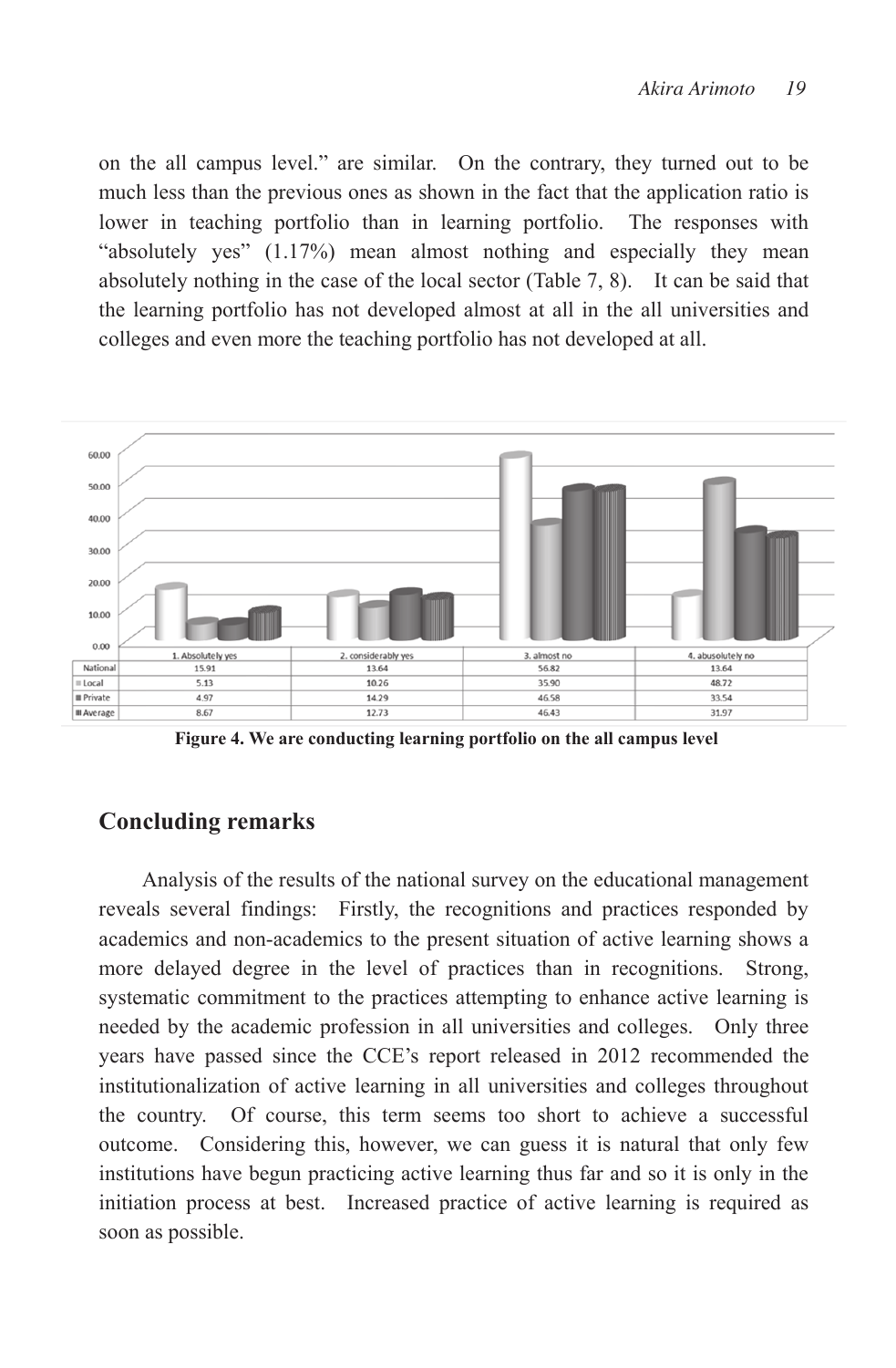Secondly, half of the universities and colleges secure sufficient study time for students to prepare and review before and after classes and half do not. According to the survey, it is clear that students' study time has not been secured thus far despite the CCE complaint about the present poor situation in an international perspective, and its demand for improvement. Securing the sufficient study time cannot be achieved without securing the sufficient preparation and review time.

Thirdly, various kinds of questions concerning active learning suggest the underdevelopment of active learning in universities and colleges throughout the country.

(1) The responses to the question "Are you conducting classroom management by the application of active learning?" show a small portion of "adaptable perfectly." The relevant practices are expected to increase to the extent that the responses to "adaptable perfectly" are affected positively by such practices.

(2) If we pay attention to HIP which is thought to be the core part of methodologies useful for active learning practices, it cannot be said that the present situation is far from the ideal situation in which the all campus level is involved organizationally and systematically in the program of HIP.

(3) Rubric and its application to the teaching and learning process in the classrooms have hardly been promoted at all thus far so that the individual institution has not enhanced its own practices related to rubric and its application. It may not an oversimplification to say that the activation of HIP including rubric is a key methodology needed for active learning.

(4) Both active learning and teaching are still almost underdeveloped in the universities and colleges throughout the country. In fact, students have few study hours before and after classes, conducting less active learning, while academics are far from transforming students from the state of traditional learning to that of active learning and furthermore to active study as an evolved form of active learning.

(5) Learning portfolio has been delayed in its development, and in addition to it teaching portfolio has been much more delayed, even though the application of both types to the teaching and learning process is important in relation to both active learning and active teaching. It is interesting to know that students' evaluation of teaching has progressed rapidly despite the fact that both types of portfolio have hardly developed at all. This survey can't check degree of feedback between them in order to examine the relationship between the contents of students' evaluation and the effects of portfolio, because no questionnaire was prepared to examine this problem.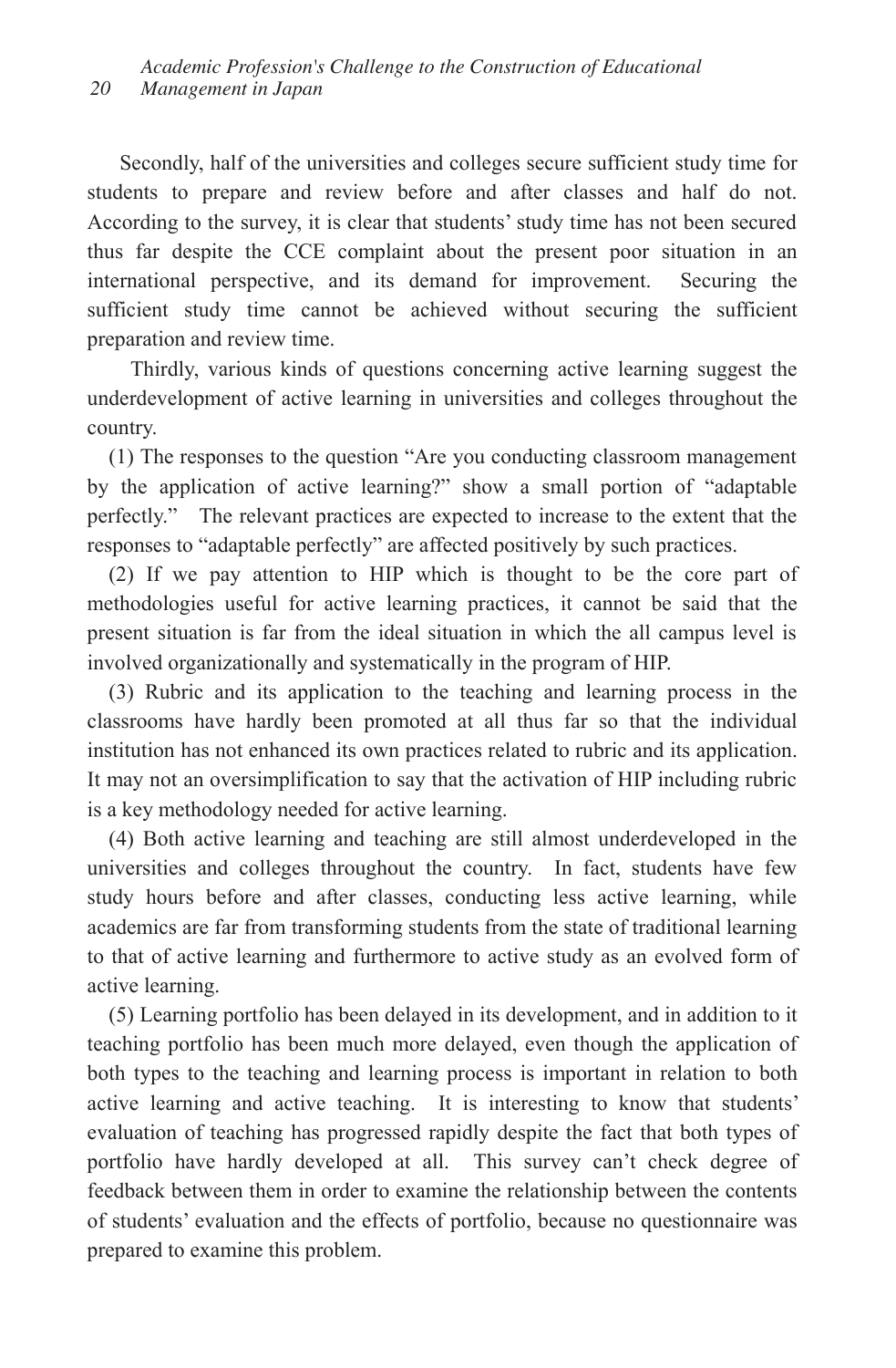Fourthly, policy reform from the old type to the new has been gradually proceeding at the curriculum arrangement of the undergraduate education, though it has still been insufficiently accomplished. On the contrary, the curriculum assessment policy has been progressed at a snail's pace.

(1) Except for a tiny minority of exceptions, the universities and colleges nationwide have established the educational ideal with DP as the goal of the undergraduate education. In other words, the old style of curricular arrangement still prevails to a considerable degree, though the transformation from the old style to the new was carried out by the national sector as a forerunner. Broadly speaking, reform is proceeding slowly.

(2) On the other hand, the assessment policy has hardly been conducted and consequently the evaluation of the education program has not been practiced thus far as called for by the assessment policy. Certainly, reforms haved been implemented to the point that the educational ideal has been set up on the all campus level of undergraduate education and even so, the assessment policy has not been started to evaluate how curricular policy is reflected precisely on students' study.

## **References**

- Arimoto, A (2008). International Imprecations of the changing academic profession in Japan. In RIHE (Ed.), *The changing profession in international comparative and quantitative perspective* (RIHE international seminar reports, 12)(pp.1-32). Hiroshima: Hiroshima University.
- Arimoto, A. (2010). Pitfall of Japanese version of FD: with focus on the distance between academics and students (in Japanese), *Hijiyama Higher Education Research, 3,* 3-23.
- Arimoto, A. (2013). Research and Teaching: The Changing Views and Activities of the Academic Profession. In A. Teichler, A. Arimoto, & W. Cummings (Eds.), *The Changing Academic Profession: Major Findings of a Comparative Survey.* Springer.
- Arimoto, A. (Ed.). (2014a). *Research Report in 2014: Intermediate Report* (in Japanese). KSU Research Institute for Higher Educaiton.
- Arimoto, A. (Ed.) (2014b). *Research Report in 2014* (in Japanese). KSU Research Institute for Higher Education.
- Arimoto, A., Cummings, W., Huang, F., & Shin, J. (Eds.) (2015). *The Changing Academic Profession in Japan.* Dordreht: Springer.
- Brinkley, A, et al. (2005). *The Chicago Handbook for Teachers.* Y. Obara (Trans.). Tokyo: Tamagawa University Press.